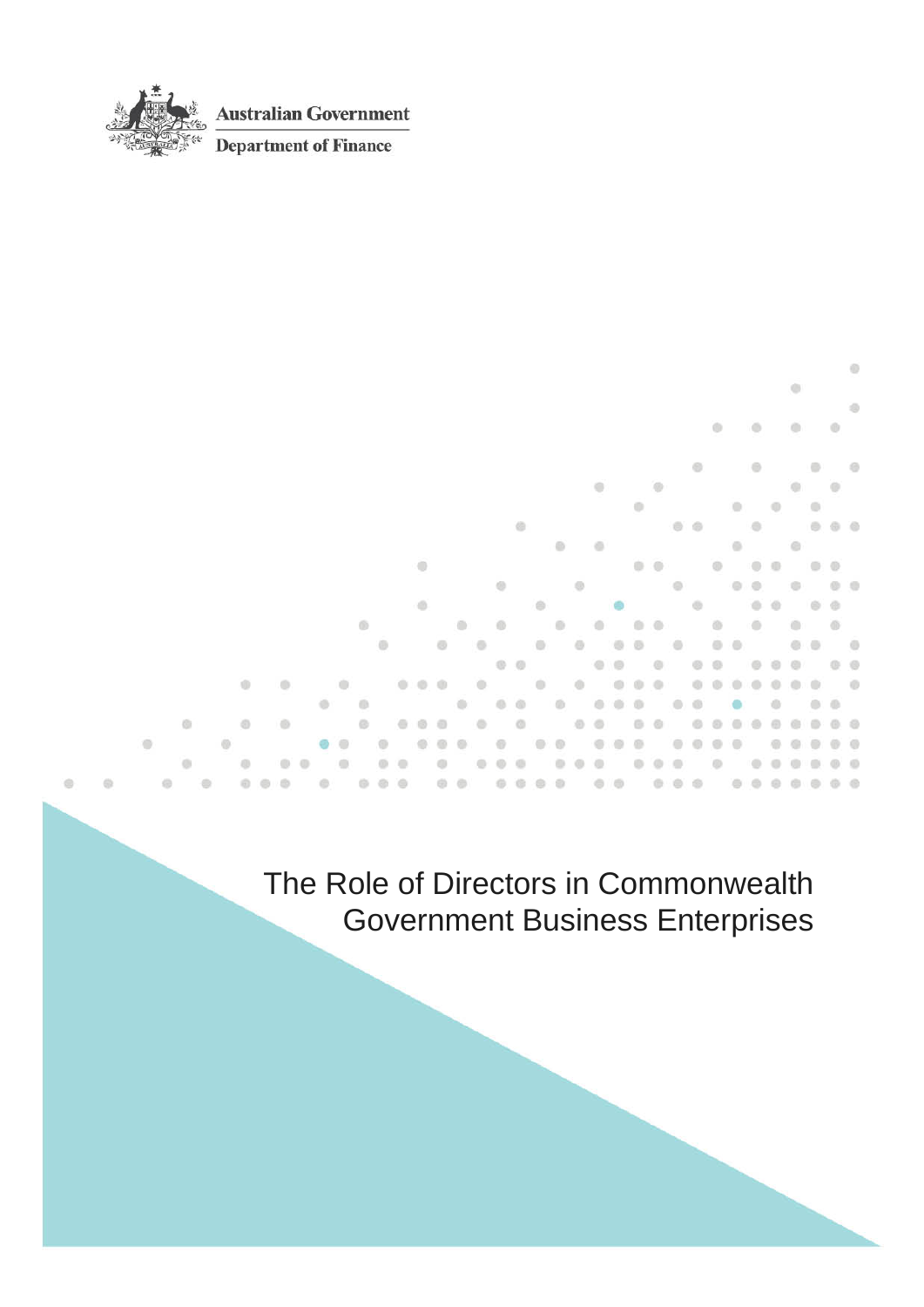# **Contents**

| <b>Introduction</b>                                                                                                                                                                                                                                                              | 6                                |
|----------------------------------------------------------------------------------------------------------------------------------------------------------------------------------------------------------------------------------------------------------------------------------|----------------------------------|
| Key concepts                                                                                                                                                                                                                                                                     | $\overline{7}$                   |
| Role of a GBE and its Directors                                                                                                                                                                                                                                                  | 7                                |
| GBE accountability and governance                                                                                                                                                                                                                                                | 7                                |
| Key sources of regulation for GBE governance                                                                                                                                                                                                                                     | 8                                |
| <b>Overview</b>                                                                                                                                                                                                                                                                  | 9                                |
| <b>GBE</b> structure                                                                                                                                                                                                                                                             | 9                                |
| GBE role and purpose                                                                                                                                                                                                                                                             | 9                                |
| <b>GBE</b> accountability                                                                                                                                                                                                                                                        | 10                               |
| <b>GBE Shareholder Ministers and their Departments</b>                                                                                                                                                                                                                           | 10                               |
| <b>GBE Board</b>                                                                                                                                                                                                                                                                 | 11                               |
| <b>Director roles and duties</b>                                                                                                                                                                                                                                                 | 12                               |
| The GBE Director - Role                                                                                                                                                                                                                                                          | 12                               |
| Leadership and strategic direction<br>Financial management<br>Oversight<br>Risk management<br>Delegation                                                                                                                                                                         | 12<br>12<br>12<br>12<br>13       |
| The GBE Director - GBE general duties (fiduciary)                                                                                                                                                                                                                                | 13                               |
| Duty of care and diligence<br>Duty to act honestly, in good faith and for a proper purpose<br>Duty in relation to use of position<br>Duty in relation to use of information<br>Duty to disclose interests<br>Interaction with Corporations Act, other legislation and common law | 13<br>13<br>13<br>14<br>14<br>14 |
| The GBE Director – GBE specific duties (strategy, governance and oversight)                                                                                                                                                                                                      | 14                               |
| Duty to govern entity<br>Duty to establish and maintain systems relating to risk control<br>Duty in relation to requirements imposed on others<br>Duty to keep Shareholder Ministers informed                                                                                    | 14<br>15<br>15<br>15             |
| <b>Financial management</b>                                                                                                                                                                                                                                                      | 16                               |
| GBE financial management fundamentals                                                                                                                                                                                                                                            | 16                               |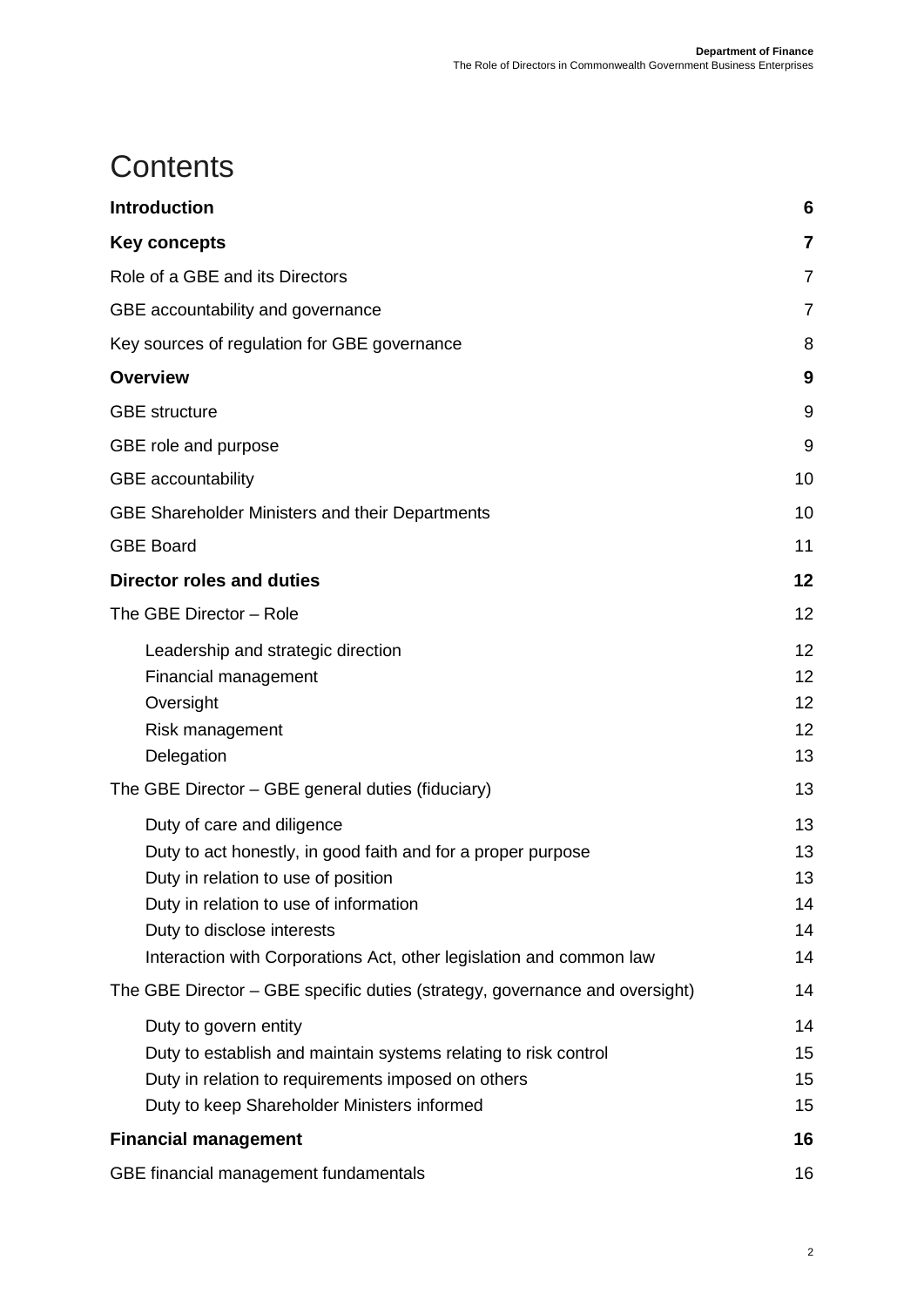| Specific financial management issues for GBEs                                                                                                                 | 16                               |
|---------------------------------------------------------------------------------------------------------------------------------------------------------------|----------------------------------|
| Borrowing                                                                                                                                                     | 16                               |
| Commonwealth guarantees                                                                                                                                       | 17                               |
| <b>Planning and Reporting</b>                                                                                                                                 | 18                               |
| GBE planning and reporting                                                                                                                                    | 18                               |
| Corporate Plan                                                                                                                                                | 18                               |
| Other reporting requirements                                                                                                                                  | 19                               |
| <b>Budget estimates</b><br><b>Financial statements</b><br>Applicable accounting standards<br>Performance statements<br>Periodic reporting<br>Ad-hoc reporting | 19<br>19<br>19<br>20<br>20<br>21 |
| <b>Governance regulation</b>                                                                                                                                  | 22                               |
| The PGPA Act                                                                                                                                                  | 22                               |
| The PGPA Rule                                                                                                                                                 | 22                               |
| Resource Management Guides and other governance mechanisms                                                                                                    | 23                               |
| <b>Australian Rail Track Corporation (ARTC)</b>                                                                                                               | 25                               |
| Corporate form                                                                                                                                                | 25                               |
| Enabling legislation                                                                                                                                          | 25                               |
| <b>Constituent documents</b>                                                                                                                                  | 25                               |
| Capital structure                                                                                                                                             | 25                               |
| Unique industry regulatory features                                                                                                                           | 26                               |
| <b>ASC</b>                                                                                                                                                    | 27                               |
| Corporate form                                                                                                                                                | 27                               |
|                                                                                                                                                               |                                  |
| Enabling legislation                                                                                                                                          | 27                               |
| <b>Constituent documents</b>                                                                                                                                  | 27                               |
| Capital structure                                                                                                                                             | 27                               |
| Unique industry regulatory features                                                                                                                           | 28                               |
| <b>Australian Naval Infrastructure Pty Ltd (ANI)</b>                                                                                                          | 29                               |
| Corporate form                                                                                                                                                | 29                               |
| Enabling legislation                                                                                                                                          | 29                               |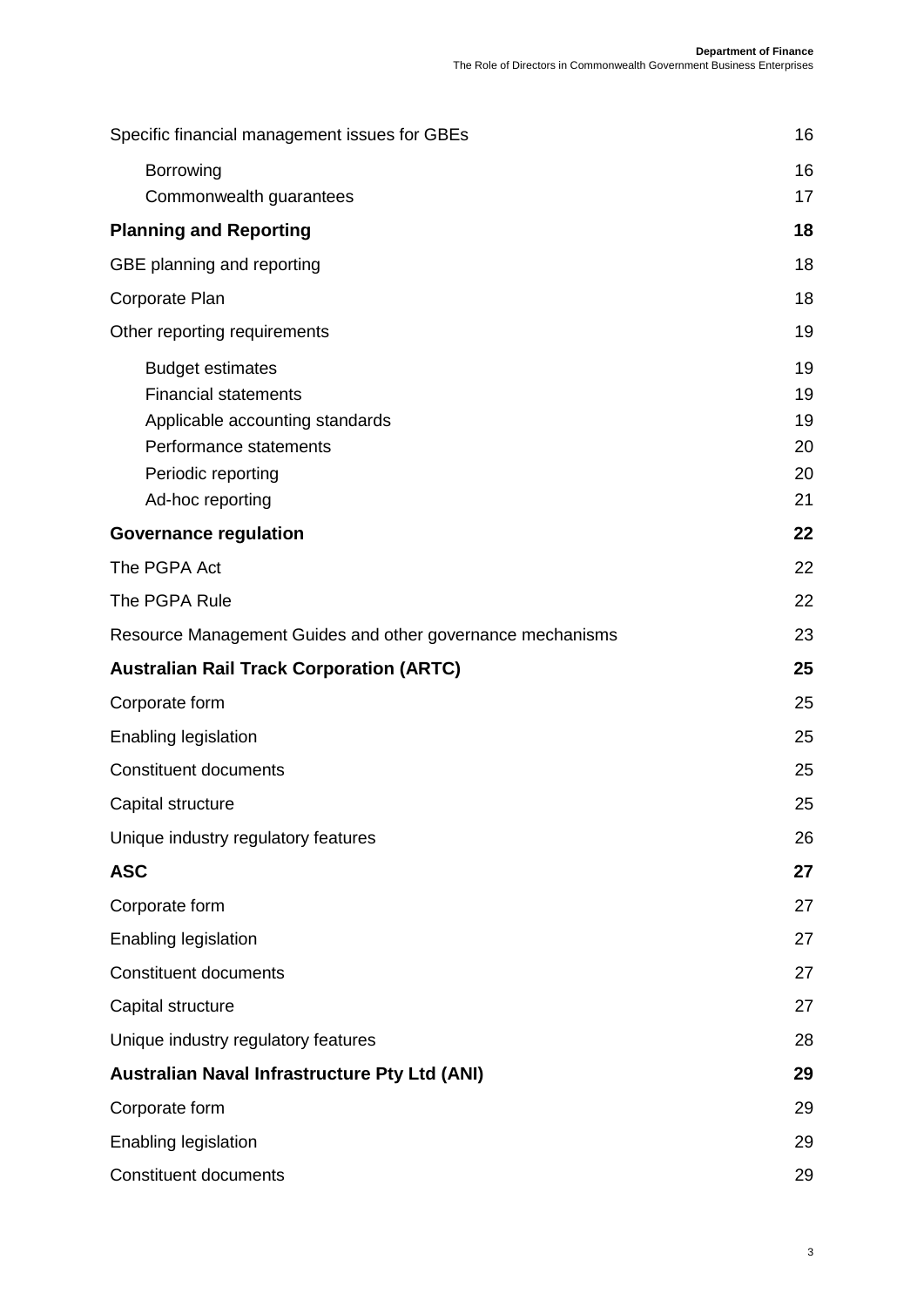| Capital structure                                 | 29 |
|---------------------------------------------------|----|
| <b>Australia Post</b>                             | 30 |
| Corporate form                                    | 30 |
| Enabling legislation                              | 30 |
| <b>Constituent documents</b>                      | 30 |
| Capital structure                                 | 31 |
| Unique industry regulatory features               | 31 |
| <b>Defence Housing Australia (DHA)</b>            | 32 |
| Corporate form                                    | 32 |
| Enabling legislation                              | 32 |
| <b>Constituent documents</b>                      | 32 |
| Capital structure                                 | 32 |
| <b>Moorebank Intermodal Company Limited (MIC)</b> | 34 |
| Corporate form                                    | 34 |
| Enabling legislation                              | 34 |
| <b>Constituent documents</b>                      | 34 |
| Capital structure                                 | 35 |
| <b>NBN Co Limited (nbn)</b>                       | 36 |
| Corporate form                                    | 36 |
| Enabling legislation                              | 36 |
| <b>Constituent documents</b>                      | 36 |
| Capital structure                                 | 36 |
| Unique industry regulatory features               | 37 |
| <b>WSA Co Limited (WSA Co)</b>                    | 38 |
| Corporate form                                    | 39 |
| Enabling legislation                              | 39 |
| <b>Constituent documents</b>                      | 39 |
| Capital structure                                 | 39 |
| <b>Snowy Hydro Ltd</b>                            | 38 |
| Corporate Form                                    | 38 |
| <b>Enabling Legislation</b>                       | 38 |
| <b>Constituent Documents</b>                      | 38 |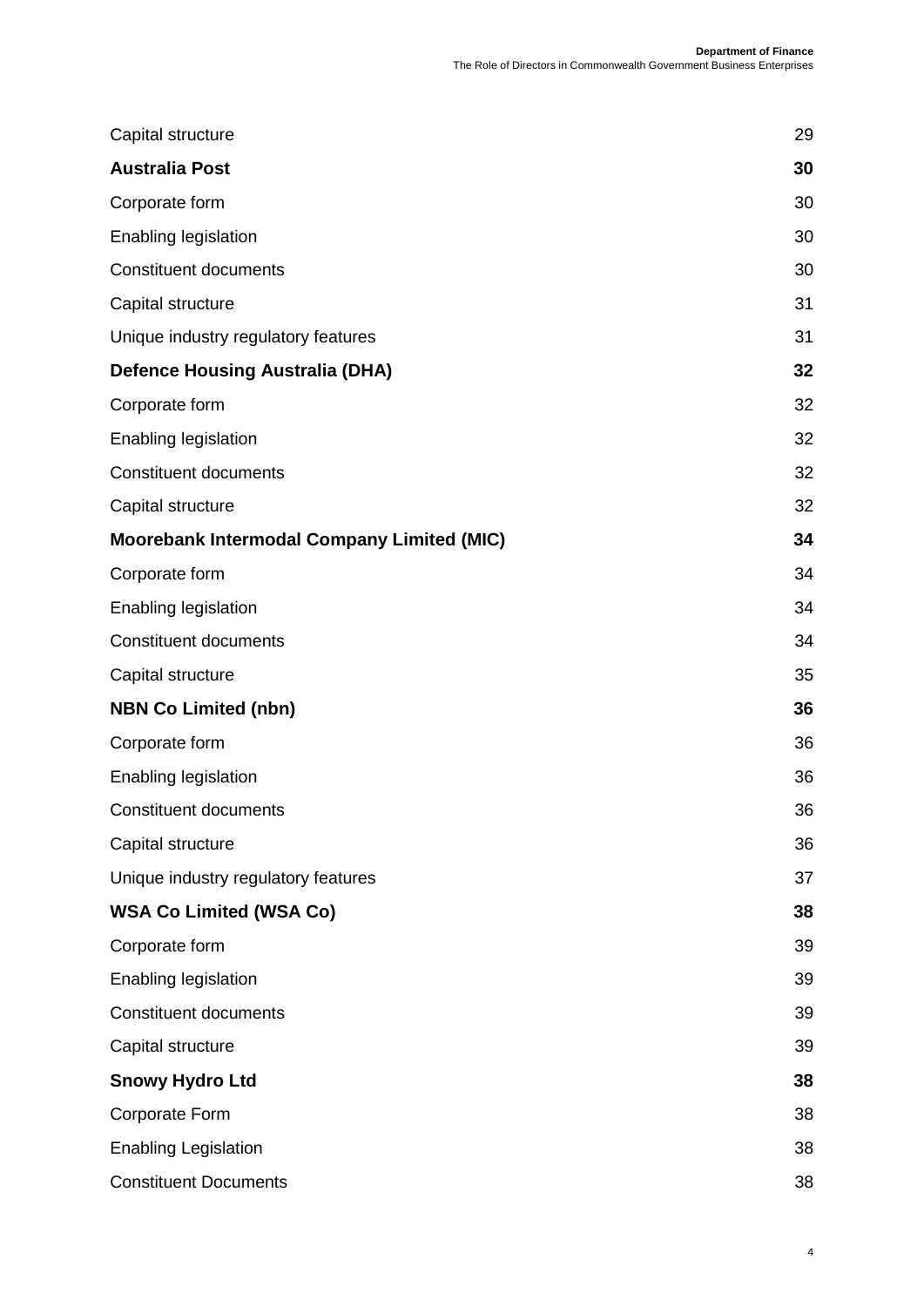| <b>Capital Structure</b>            |  |
|-------------------------------------|--|
| Unique Industry Regulatory Features |  |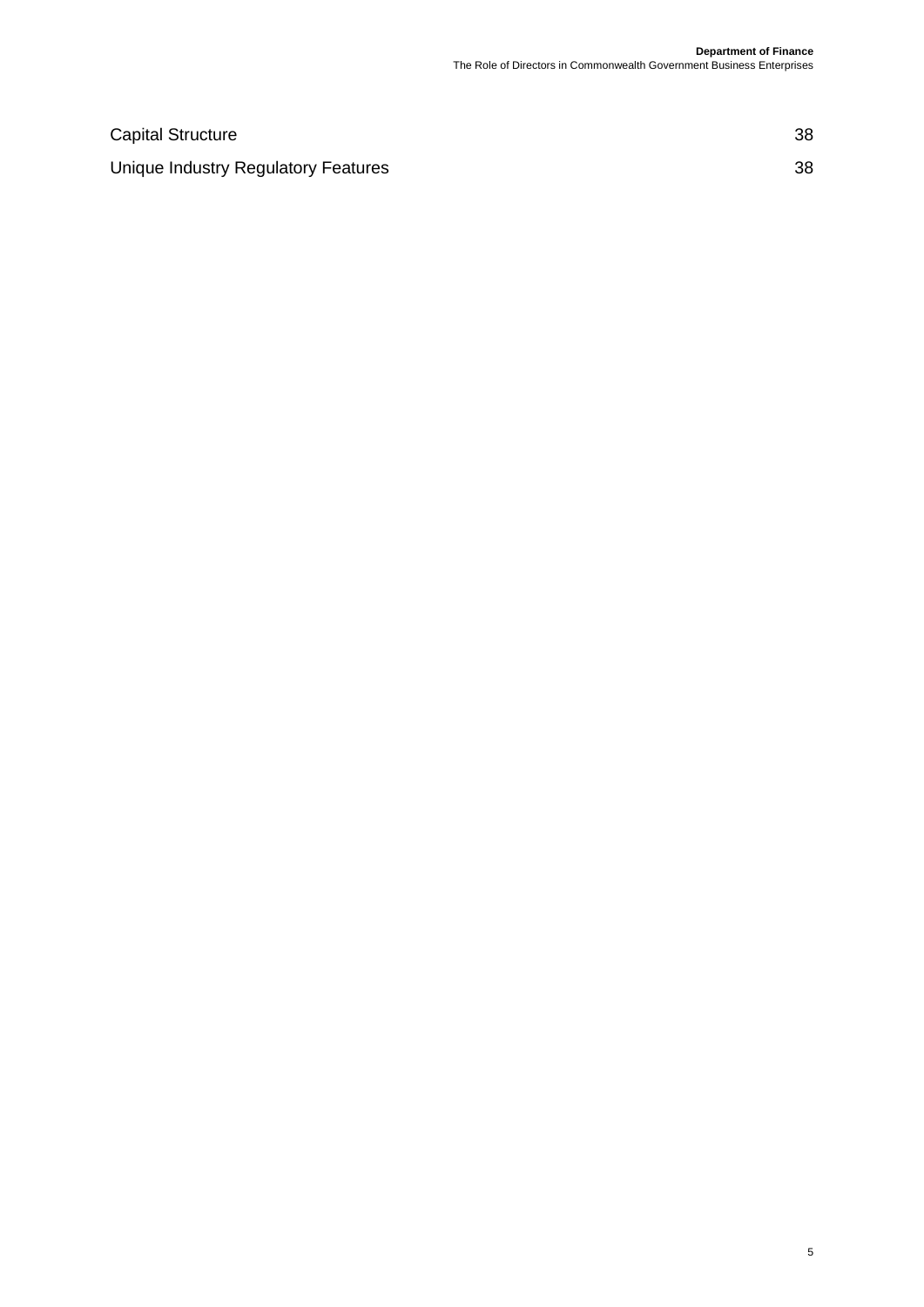# <span id="page-5-0"></span>**Introduction**

This guide has been prepared by the Department of Finance (Finance), in consultation with portfolio departments and Commonwealth Government Business Enterprises (GBEs), as a guide for GBE Directors (Directors) of GBEs.

This guide is intended to assist Directors in familiarising themselves with GBE governance requirements by:

- identifying the features of a GBE that make it unique from private sector organisations and
- highlighting the key features of the government business enterprises framework.

This guide is not a comprehensive statement of all governance arrangements that apply to GBEs and is intended as a starting point to understanding a Director's key roles and responsibilities.

Guidance on operational matters would be available from the GBE's executive.

This guide does not constitute legal advice and Directors should seek appropriate advice in relation to particular issues that may arise, if needed.

Further information on Australian Government boards is available on the [AusGovBoards](http://www.directory.gov.au/) website.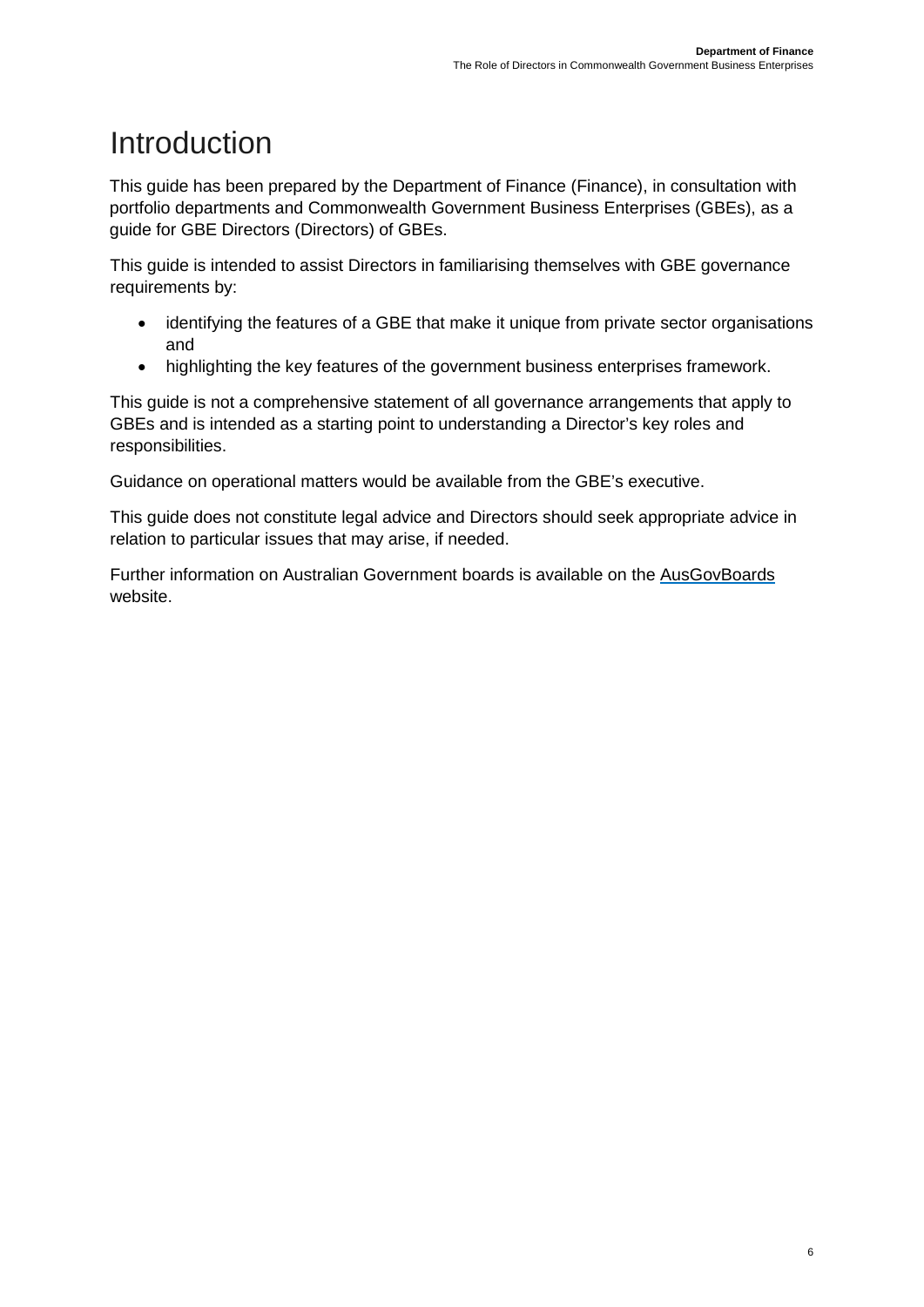# <span id="page-6-0"></span>Key concepts

### <span id="page-6-1"></span>Role of a GBE and its Directors

A GBE is a commercially focussed government owned business that is established to fulfil a Commonwealth Government purpose.

GBEs make a substantial contribution to the Australian economy by supporting productivity, job creation and Government policy objectives.

Effective governance and stewardship frameworks are essential to ensure that GBEs make a positive contribution to economic efficiency, sector competitiveness and the delivery of services to the community.

The Board of Directors provides stewardship, strategic leadership, governance and oversight of GBEs, while also acting as a bridge between Commonwealth policy-making and operational implementation by GBEs.

The Board of Directors of a GBE has ultimate fiduciary responsibility for the performance of the GBE, and are fully accountable to Shareholder Ministers.

## <span id="page-6-2"></span>GBE accountability and governance

A GBE as a government-owned entity has high levels of scrutiny, sensitivity and accountability.

Whether a GBE utilises public resources or resources held in its own name, the operations and performance of a GBE, as a government-owned entity, can attract significant scrutiny within government and externally.

A GBE has a Shareholder Minister/s who are accountable to the Parliament.

Shareholder Ministers have an oversight role, which extends beyond that of a private sector company shareholder.

The key requirements for the governance, reporting and accountability for a GBE (and other Commonwealth entities), and the proper use and management of public resources is set out in the *[Public Governance, Performance and Accountability Act 2013](https://www.legislation.gov.au/Series/C2013A00123)* [\(](https://www.legislation.gov.au/Series/C2013A00123)PGPA Act). The PGPA Act defines both a Director's core fiduciary (general) obligations as well as a number of GBE specific duties.

The broader governance regime for a GBE includes other legislation, including any enabling legislation, and a number of policy instruments, such as orders, guidance materials, memorandums of understanding and agreements.

A GBE has specific Commonwealth reporting and disclosure of information requirements and is subject to legislation that places various additional obligations on it in relation to information management.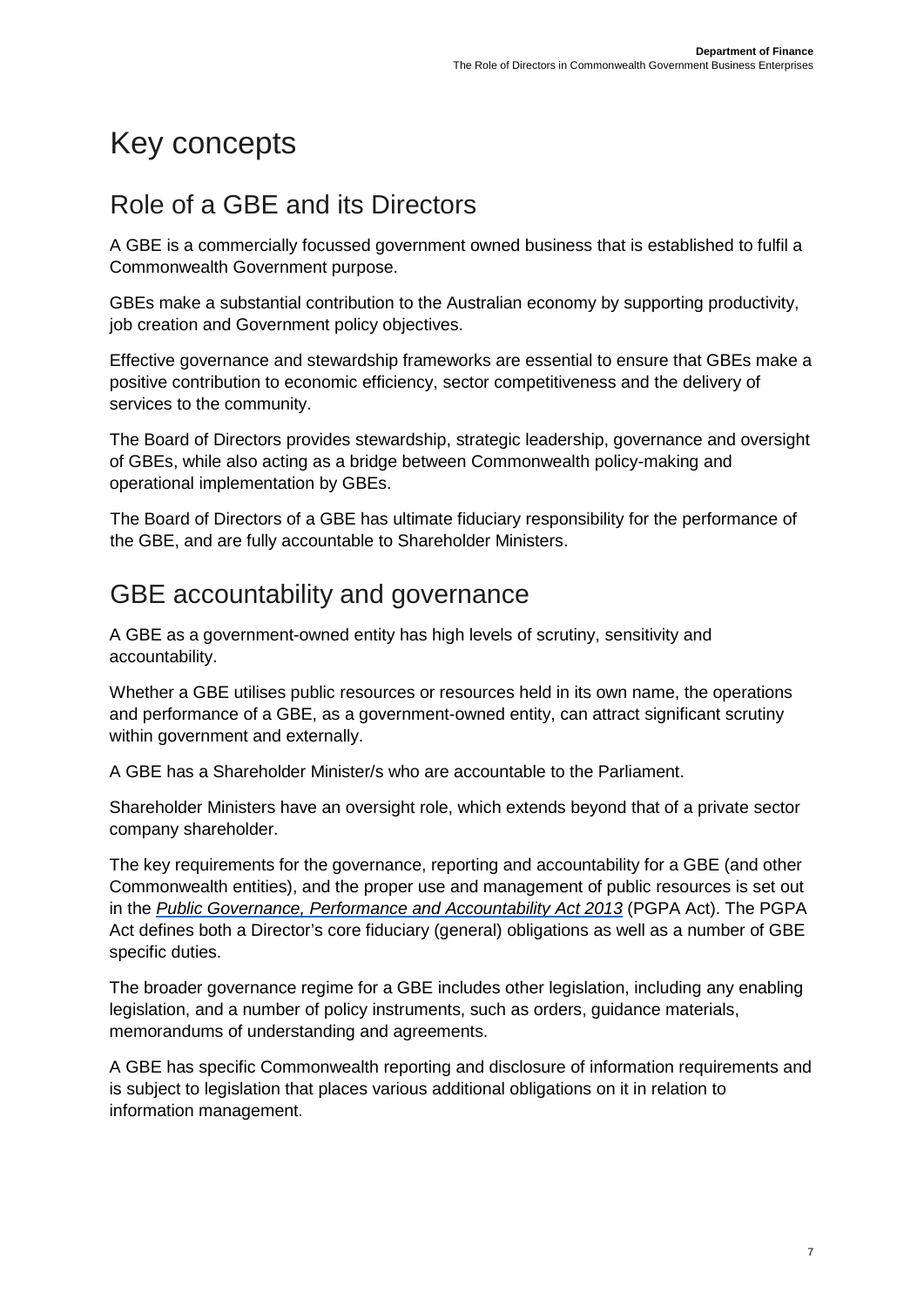## <span id="page-7-0"></span>Key sources of regulation for GBE governance

The core features of the GBE governance regime are:

- [PGPA Act](https://www.legislation.gov.au/Series/C2013A00123) sets a government-wide approach to governance and stewardship
- [PGPA Rule](https://www.legislation.gov.au/Series/F2014L00911) [–](https://www.legislation.gov.au/Series/F2014L00911) expands on the provisions of the PGPA Act in respect of specific issues, including for 'listed' entities
- GBE Company Constitution establishes the framework for the operation of a Commonwealth Company under the *[Corporations Act 2001](https://www.legislation.gov.au/Series/C2004A00818)* (Corporations Act)
- Enabling Legislation a key source of policy guidance in ascertaining the 'purpose' of a Corporate Commonwealth Entity
- [Resource Management Guides](http://www.finance.gov.au/resource-management/governance/gbe/) [–](http://www.finance.gov.au/resource-management/governance/gbe/) these provide guidance to GBEs, Directors and officers on the application of PGPA Act and other machinery of government legislation including [Resource Management Guide No. 126 \(RMG-126\) Commonwealth Government Business](http://www.finance.gov.au/resource-management/governance/gbe/) [Enterprises Governance and Oversight Guidelines](http://www.finance.gov.au/resource-management/governance/gbe/)
- General Policy Orders while none currently exist, these are notifications by the Minister for Finance to one or more GBEs as to the application of an aspect of Australian Government policy and
- Commercial Freedoms Framework / Funding Agreements / Statements of Expectation where applicable, these provide guidance to Directors as to actions that can be taken without prior notification and/or approval of Shareholder Ministers.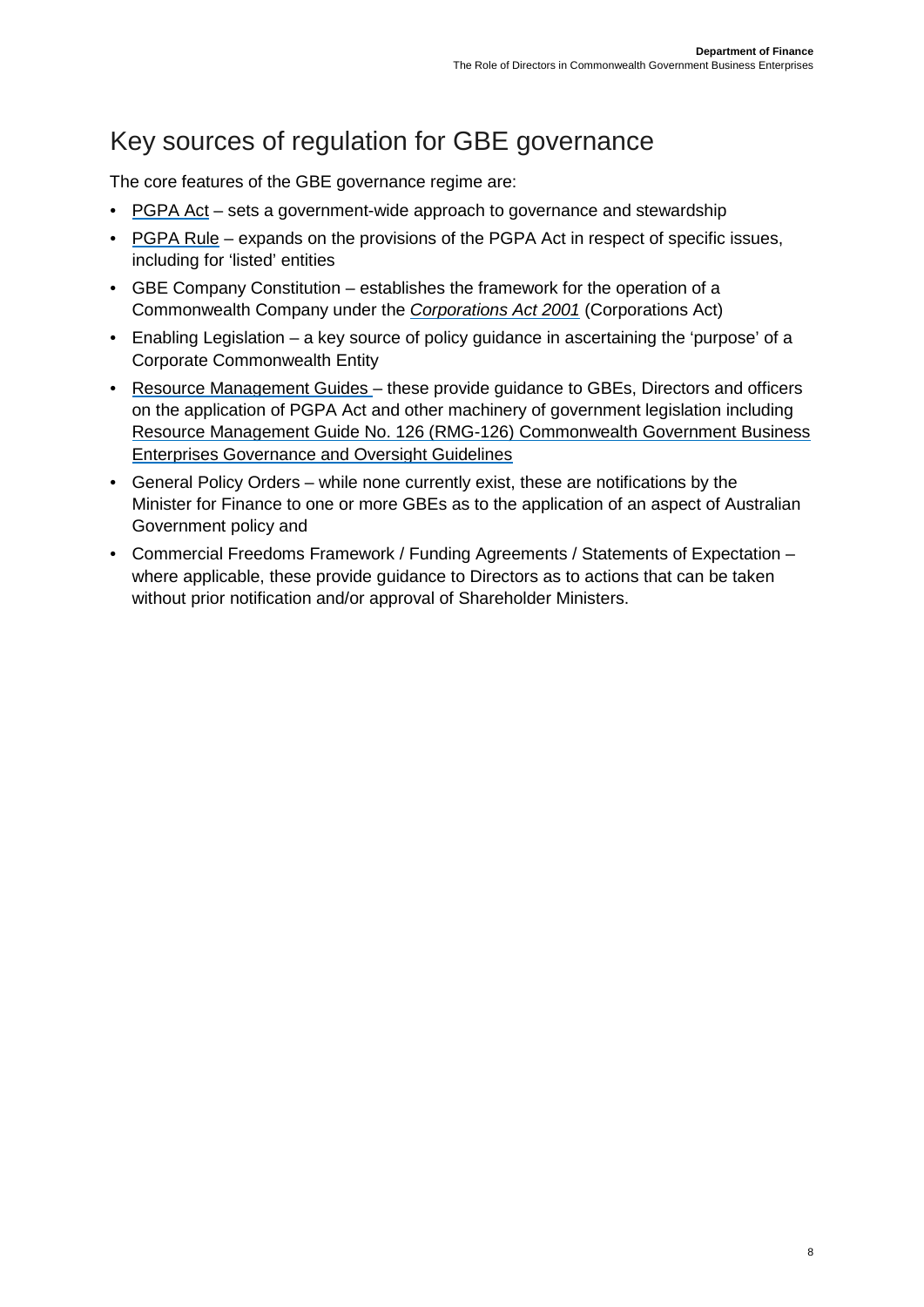# <span id="page-8-0"></span>**Overview**

#### <span id="page-8-1"></span>GBE structure

A GBE is legally separate from the Commonwealth. It is designed to foster private sector innovation and efficiency, although it does so to further government policy.

A GBE may either be:

- established as an entity under a specific Act of Parliament (a Corporate Commonwealth Entity), which does not have the same form as a company, but does have a separate legal personality or
- incorporated as a company under the Corporations Act, whose shares are owned by the Commonwealth, acting through Shareholder Ministers (Commonwealth Company).

Whether constituted as a Corporate Commonwealth Entity or a Commonwealth Company, a GBE is subject to the Commonwealth governance and accountability frameworks under the PGPA Act and related instruments. GBEs are also generally subject to Parliamentary oversight.

### <span id="page-8-2"></span>GBE role and purpose

The reasons for creating a GBE are usually linked to implementing government policy, where intervention was deemed appropriate due to:

- high barriers to entry
- market failure or no market at all
- infrastructure investments with lower rates of return and/or
- other policy considerations of Government.

The 'purpose' of a GBE will fundamentally inform the decisions made by its Board and Directors which must also have regard to financial sustainability and enhancing shareholder value.

Purpose could be conveyed in a number of different ways:

- in the constitution of a Commonwealth Company
- in the legislation establishing a Corporate Commonwealth Entity (enabling legislation)
- in formal notices issued by Shareholder Ministers from time to time
- in the letter of appointment of Directors
- in the Statement of Expectations from Shareholder Ministers and Commercial Freedoms Framework and
- as part of the corporate planning process undertaken by GBEs.

Purpose should be a key driver of the strategic plan for a GBE and may change over time in respect to changes in government policy.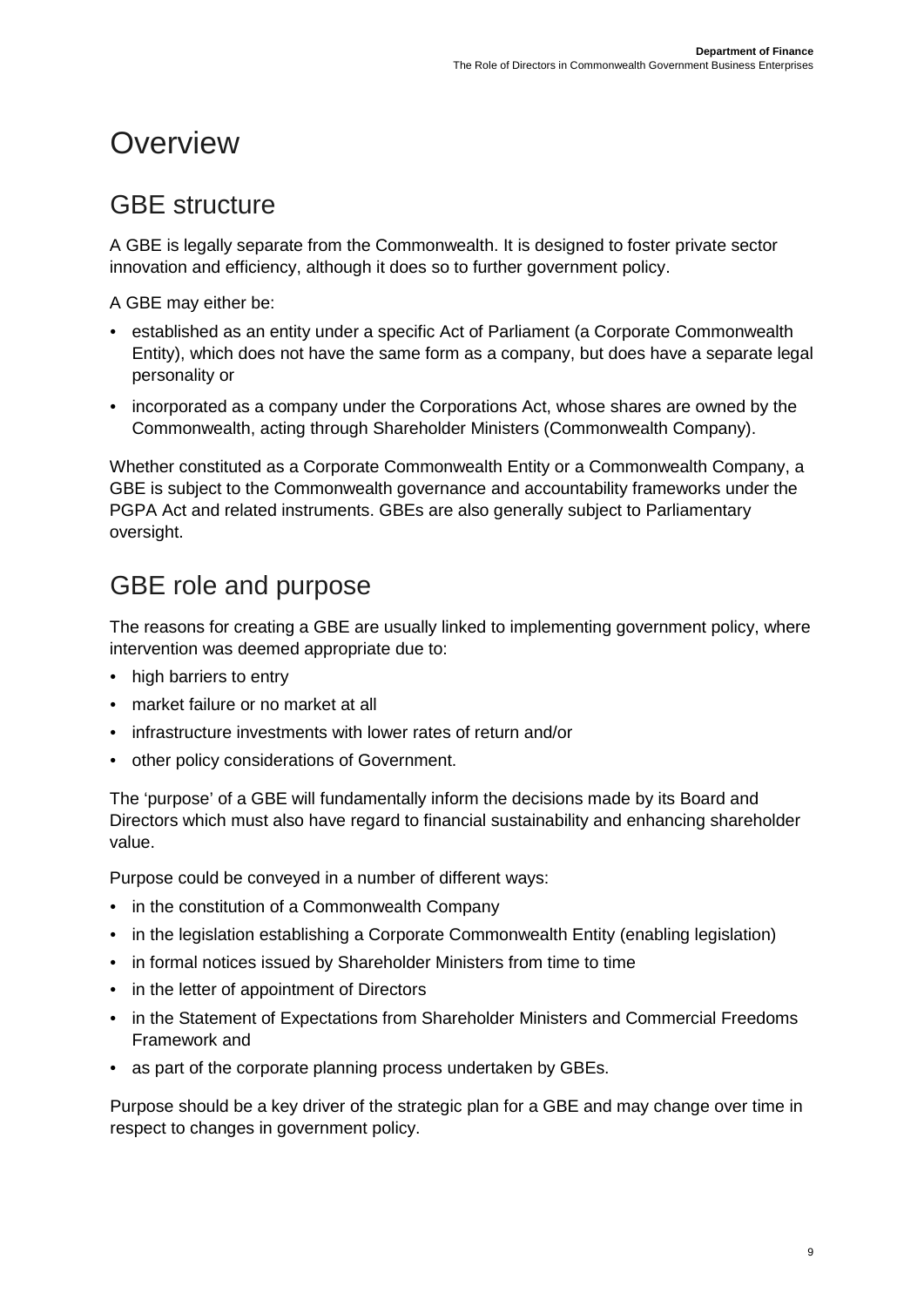# <span id="page-9-0"></span>GBE accountability

Due to the higher levels of scrutiny, sensitivity and accountability, factors that influence a GBE's decision making are broader than for a private sector organisation.

Key differences between a GBE and a private sector company include:

- enhanced reporting and disclosure to Shareholder Ministers
- formal planning obligations, including as part of the annual budget cycle
- the application of the *[Public Interest Disclosure Act 2013](https://www.legislation.gov.au/Series/C2013A00133)* and[;](https://www.legislation.gov.au/Series/C2013A00133)
- in some cases:
	- the requirement to deliver Community Service Obligations to certain service quality standards
	- application of the *[Freedom of Information Act 1982](https://www.legislation.gov.au/Series/C2004A02562)*
	- appearance at Senate Estimates hearings.

Depending on its structure, a GBE may also be subject to some or all of the accountability requirements that apply to a private sector company, including those specified in the Corporations Act.

However, all GBEs are subject to additional governance and accountability requirements under the PGPA Act and other legislation and related instruments, as well as issued guidelines such as the [Commonwealth Government Business Enterprises Governance and](http://www.finance.gov.au/resource-management/governance/gbe/) [Oversight Guidelines:](http://www.finance.gov.au/resource-management/governance/gbe/) [Resource Management Guide No. 126 \(RMG-126\).](http://www.finance.gov.au/resource-management/governance/gbe/) 

The Commonwealth frameworks that apply to the governance, reporting, financial stewardship and accountability arrangements for GBEs facilitate shareholder oversight and ensure that GBEs are managed in a way that:

- meets the Government's policy objectives effectively
- builds shareholder value and ensures the ongoing financial sustainability of the business
- utilises resources in an efficient, effective, economical and ethical manner
- balances management autonomy with regular reporting of performance and shareholder accountability and
- demonstrates similar efficiency, transparency and accountability as good practice private enterprises.

#### <span id="page-9-1"></span>GBE Shareholder Ministers and their Departments

The Commonwealth's ownership interest in a GBE is represented by Shareholder Ministers, generally the Minister for Finance and the Portfolio Minister in which the GBE sits, or solely the Minister for Finance in some circumstances.

The Shareholder Ministers have a role in the governance of a GBE, engaging on strategic issues and setting clear objectives for the GBE in accordance with their accountability to the Parliament and the public.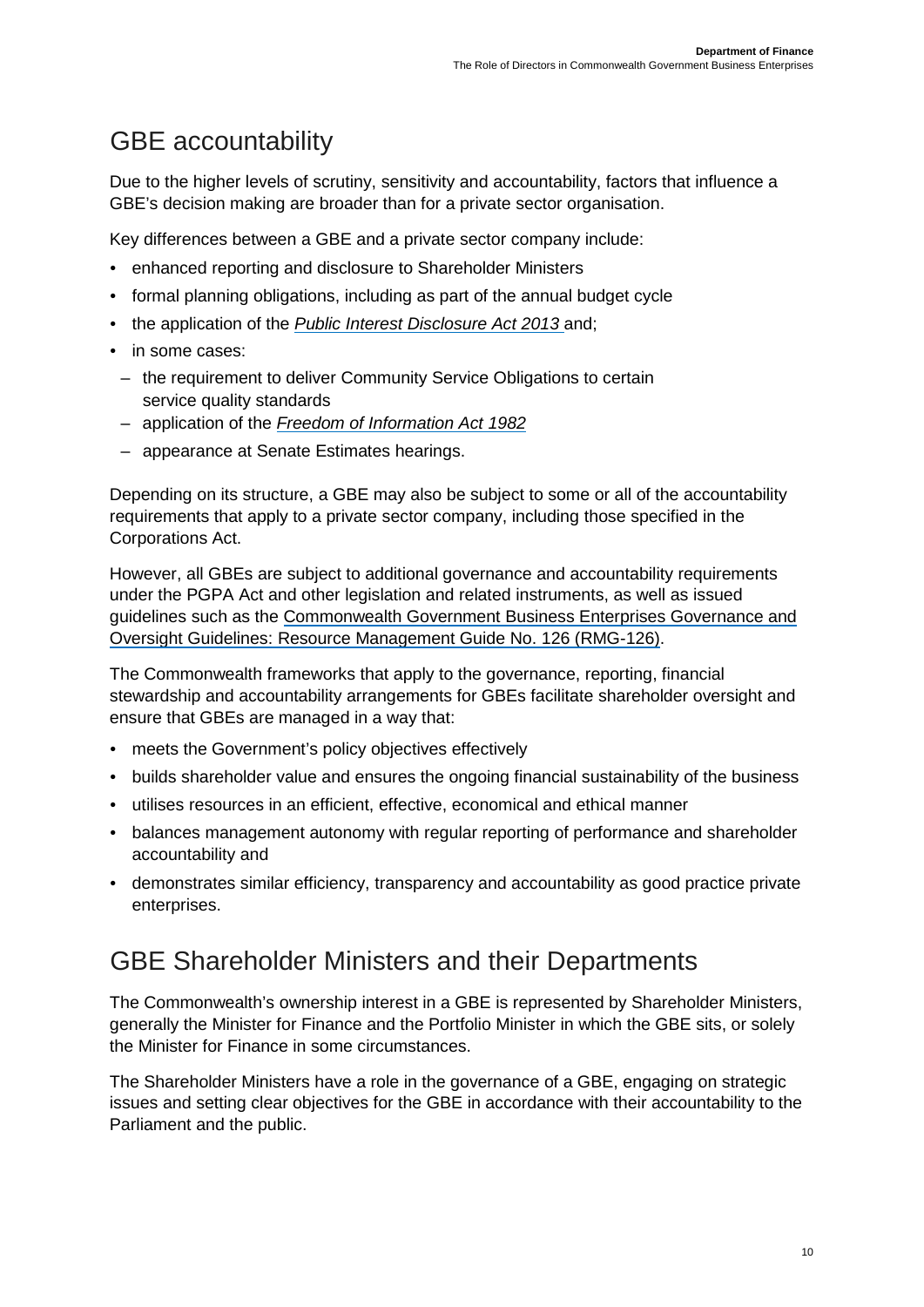GBEs can be engaged in areas of policy which attract significant public interest and Shareholder Ministers will often be called on to respond to queries, including those from the media. Shareholder Minister information requirements therefore need to take account of these.

Each Shareholder Minister is supported by one or more departments which provide expert advice on government policy formulation and are often responsible for implementing and administering the policy of the Government of the day.

The Shareholder Ministers' departments play an important role in providing advice to Shareholder Ministers on both GBE strategic issues and operational performance.

It is common for departments to allocate specific officials as liaison officers, to gain a detailed understanding of a GBE in order to facilitate timely information flow and advice.

Shareholder Ministers will be briefed on a regular basis by their departments on how the GBE is performing and whether it is meeting the Minister's expectations and its purpose by:

- analysing and commenting on the GBE's various reporting, including its Corporate Plan and
- monitoring the GBE's adherence to its purpose and as appropriate, its legislative obligations and/or SCI.

## <span id="page-10-0"></span>GBE Board

Good governance is essential to ensure that GBEs continue to make a positive contribution to economic efficiency, competitiveness and the delivery of services to the community and Government.

The Board of Directors provides stewardship, strategic leadership, governance and oversight, while also acting as a bridge between Commonwealth policy-making and operational implementation by the GBE.

The Board of Directors are accountable to Shareholder Ministers for:

- governance and reporting
- promoting accountability for public resources and
- ensuring sound financial management and operation by the GBE.

The Board of Directors is responsible for developing business strategies that enable the GBE to implement government policy. As such, Directors are obliged to take Shareholder Minister views into consideration on strategic issues and discretion may be limited by the purpose set for the GBE.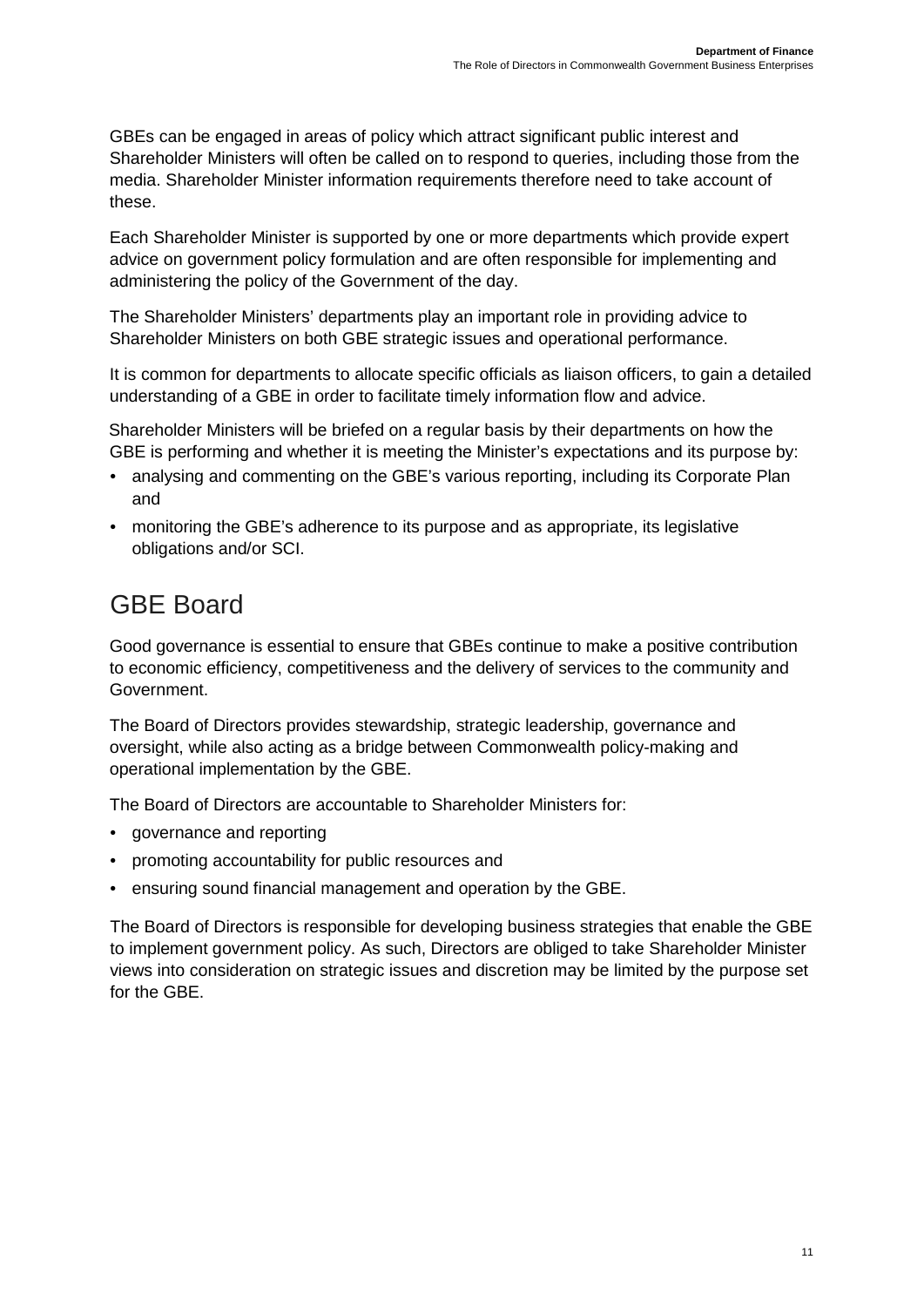# <span id="page-11-0"></span>Director roles and duties

### <span id="page-11-1"></span>The GBE Director – Role

#### <span id="page-11-2"></span>Leadership and strategic direction

Directors have a pivotal role in providing GBE leadership and governance in the context of the operating framework for GBEs and developing business strategies.

Directors should seek the attainment of government policy objectives while promoting proper accountability for public assets and ensuring sound financial management.

Directors are obliged to minimise any divergence of interests between the GBE and its shareholders and the policy and governance expectations of Shareholder Ministers.

<span id="page-11-3"></span>[\(RMG-126 paragraph 1.7\)](http://www.finance.gov.au/resource-management/governance/gbe/)

#### Financial management

Directors are responsible for the stewardship of public assets and the ongoing solvency of a GBE.

In the case of Commonwealth Companies, Directors bear personal responsibility for insolvent trading liabilities under *[Part 5.7B of the Corporations Act.](https://www.legislation.gov.au/Details/C2018C00131)*

#### <span id="page-11-4"></span>Oversight

Directors have an important role in monitoring the delegation of powers to the Chief Executive Officer (CEO) and/or Managing Director (MD) and the senior executives. There are a number of important elements to this role:

- assessing the current performance of the GBE against the agreed performance measures set out in the latest Corporate Plan
- ensuring a rigorous and effective risk management system is in place, with appropriate reporting lines and internal controls and
- considering the longer-term financial and organisational sustainability of the GBE, which includes having regard to the organisational culture and behaviours.

#### <span id="page-11-5"></span>Risk management

Directors have specific obligations to establish and maintain systems relating to risk and control.

The Commonwealth has outlined its expectations as to how Corporate Commonwealth Entities will engage with risk in *[Implementing the Commonwealth Risk Management Policy –](https://www.finance.gov.au/comcover/risk-management/the-commonwealth-risk-management-policy/)  [Guidance \(RMG-211\)](https://www.finance.gov.au/comcover/risk-management/the-commonwealth-risk-management-policy/)[.](http://www.finance.gov.au/comcover/risk-management/the-commonwealth-risk-management-policy/)*

GBE risk management frameworks should be aligned with Implementing the Commonwealth Risk Management Policy – Guidance as a matter of good practice.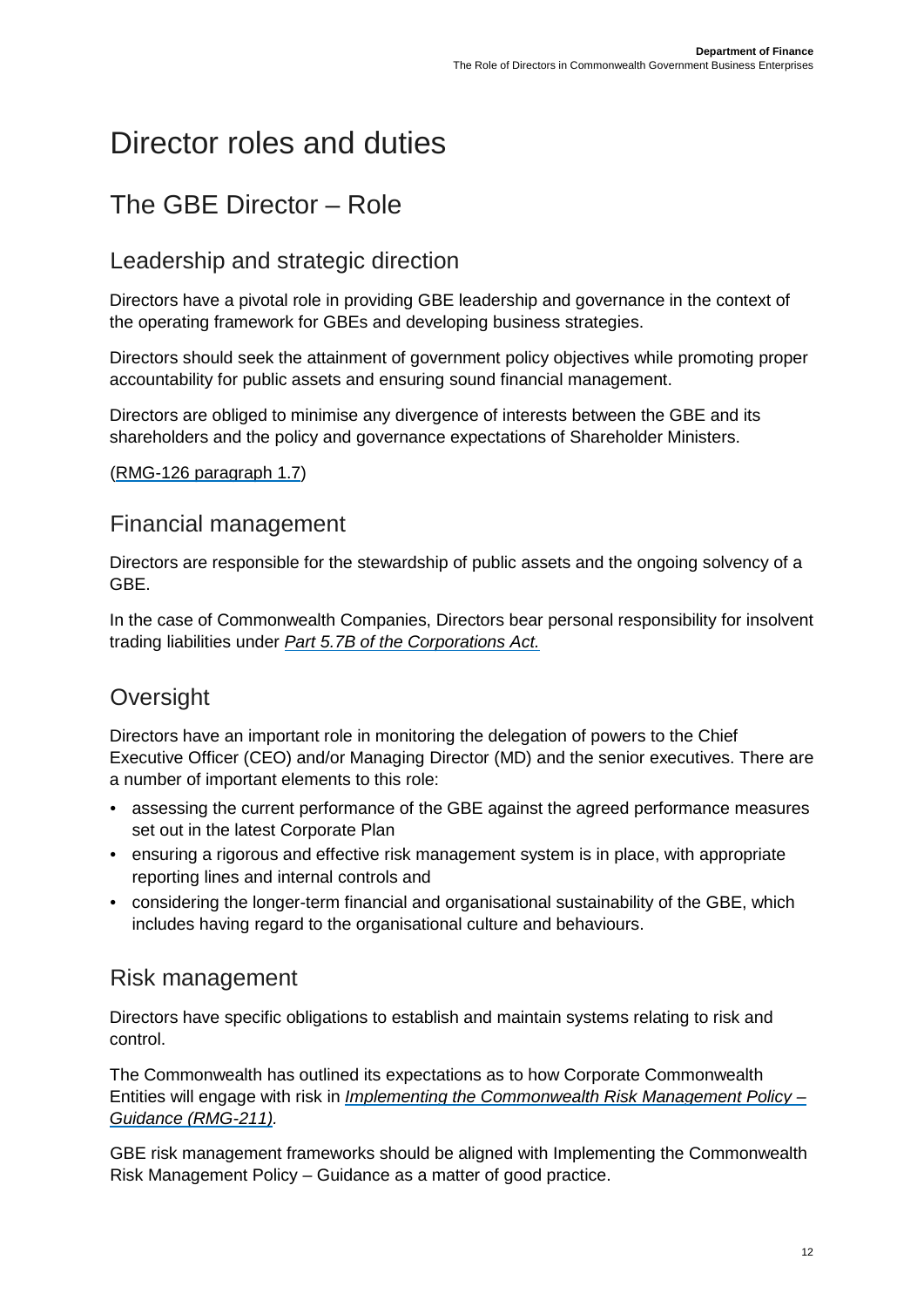#### <span id="page-12-0"></span>**Delegation**

Consistent with standard commercial practice, Directors may delegate some of their powers to the CEO/MD, who will be charged with the day-to-day operation of the GBE.

Directors will be called on to directly authorise those transactions that fall outside of the delegation to GBE management, which are likely to be the largest and most strategically important transactions.

## <span id="page-12-1"></span>The GBE Director – GBE general duties (fiduciary)

The Corporations Act governs the fiduciary duties of Directors in Commonwealth Companies. The core fiduciary duties applying to Directors of Corporate Commonwealth Entities under the PGPA Act are based on the fiduciary duties set out in the Corporations Act and include additional requirements relating to the Commonwealth and other persons.

#### <span id="page-12-2"></span>Duty of care and diligence

A Director must exercise his or her powers, perform his or her functions and discharge his or her duties with the degree of care and due diligence that a reasonable person would exercise if they were a Director of a GBE in the GBE's circumstances and held the position and had the same responsibilities in the GBE as the Director in question.

[\(PGPA Act s25,](https://www.legislation.gov.au/Series/C2013A00123) [Corporations Act s180](https://www.legislation.gov.au/Series/C2004A00818) and [RMG-203 Part 3\)](http://www.finance.gov.au/resource-management/accountability/officials/) 

#### <span id="page-12-3"></span>Duty to act honestly, in good faith and for a proper purpose

A Director must exercise his or her powers, perform his or her functions and discharge his or her duties honestly, in good faith and for a proper purpose. This duty largely aligns with the corresponding duty under the Corporations Act.

[\(PGPA Act s26,](https://www.legislation.gov.au/Series/C2013A00123) [Corporations Act s181](https://www.legislation.gov.au/Series/C2004A00818) and [RMG-203 Part 4\)](http://www.finance.gov.au/resource-management/accountability/officials/) 

<span id="page-12-4"></span>Duty in relation to use of position

A Director must not improperly use his or her position to gain a benefit or advantage for himself or herself or any other person, or to cause detriment to the GBE, the Commonwealth or other person.

This duty largely aligns with the corresponding duty under the Corporations Act, except that the duty requires Directors to prevent causing detriment to not only the GBE, but also to the Commonwealth and other persons.

[\(PGPA Act s27,](https://www.legislation.gov.au/Series/C2013A00123) [Corporations Act s182](https://www.legislation.gov.au/Series/C2004A00818) and [RMG-203 Part 5\)](http://www.finance.gov.au/resource-management/accountability/officials/)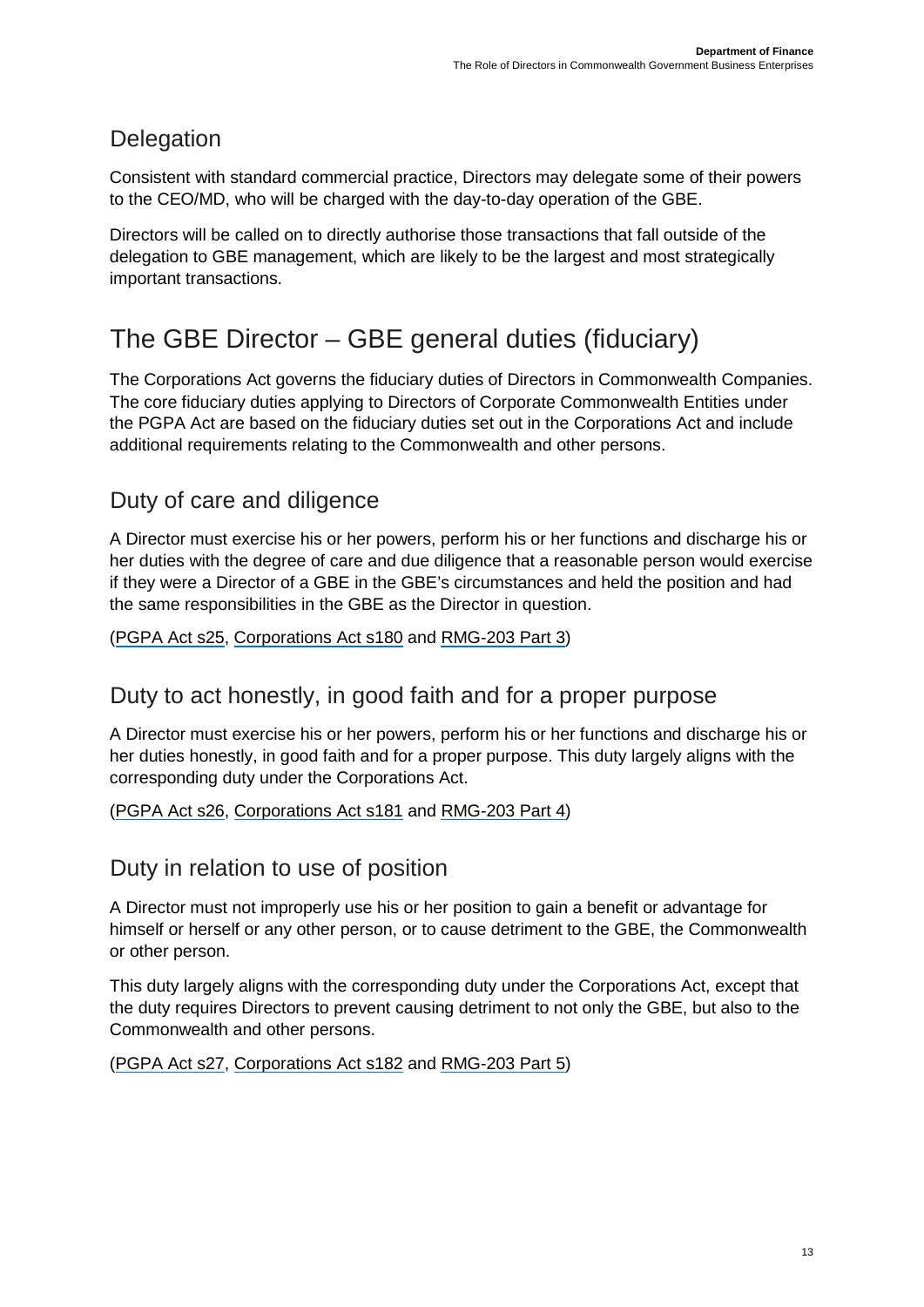#### <span id="page-13-0"></span>Duty in relation to use of information

A Director must not improperly use information to gain a benefit or an advantage for himself or herself or any other person, or cause detriment to the GBE, the Commonwealth or any other person.

#### [\(PGPA Act s28,](https://www.legislation.gov.au/Series/C2013A00123) [Corporations Act s183](https://www.legislation.gov.au/Series/C2004A00818) and [RMG-203 Part 6\)](http://www.finance.gov.au/resource-management/accountability/officials/)

#### <span id="page-13-1"></span>Duty to disclose interests

A Director who has a material personal interest that relates to the affairs of the GBE must disclose details of the interest. The concept of materiality is anything that has the capacity to impact on the ability of the Director to honestly discharge their duties to the GBE.

[\(PGPA Act s29,](https://www.legislation.gov.au/Series/C2013A00123) [PGPA Rule Part 2-2,](https://www.legislation.gov.au/Series/F2014L00911) [Corporations Act s191 and s195](https://www.legislation.gov.au/Series/C2004A00818) and [RMG-203 Part 7\)](http://www.finance.gov.au/resource-management/accountability/officials/) 

#### <span id="page-13-2"></span>Interaction with Corporations Act, other legislation and common law

The PGPA Act does not displace other Commonwealth legislation or the principles or rules of common law or equity.

Directors must still have regard to their duties and obligations under the GBE's enabling legislation (if any) and the Corporations Act (if applicable).

[\(PGPA Act s31 and s32,](https://www.legislation.gov.au/Series/C2013A00123) [PGPA Rule s23](https://www.legislation.gov.au/Series/F2014L00911) an[d](http://www.finance.gov.au/resource-management/accountability/officials/) [RMG-203 Parts 9 and 10\)](http://www.finance.gov.au/resource-management/accountability/officials/) 

### <span id="page-13-3"></span>The GBE Director – GBE specific duties (strategy, governance and oversight)

A key responsibility of Directors is to effect proper oversight of a GBE. This obligation resembles the obligation of a Director of a private company, with an overlay of stewardship of public assets which is distinctive to Commonwealth entities and companies.

In exercising their powers in compliance with their fiduciary obligations, Directors should look at the underlying intent of the guidance and minimum requirements provided and not just technical compliance.

#### <span id="page-13-4"></span>Duty to govern entity

The Directors of a Corporate Commonwealth Entity have an additional layer of responsibility in relation to the management of the GBE, being the fundamental duty to govern the GBE in a way that promotes the proper use and management of public resources, the achievement of its purpose and the financial sustainability of the entity. 'Proper' in this context means efficient, effective, economical and ethical.

The Board as a whole will therefore need to exercise its decision-making powers and oversight of management in ways that discharge this duty.

#### [\(PGPA Act s15](https://www.legislation.gov.au/Series/C2013A00123) and [RMG-2](http://www.finance.gov.au/resource-management/accountability/accountable-authorities/)0[0\)](http://www.finance.gov.au/resource-management/accountability/accountable-authorities/)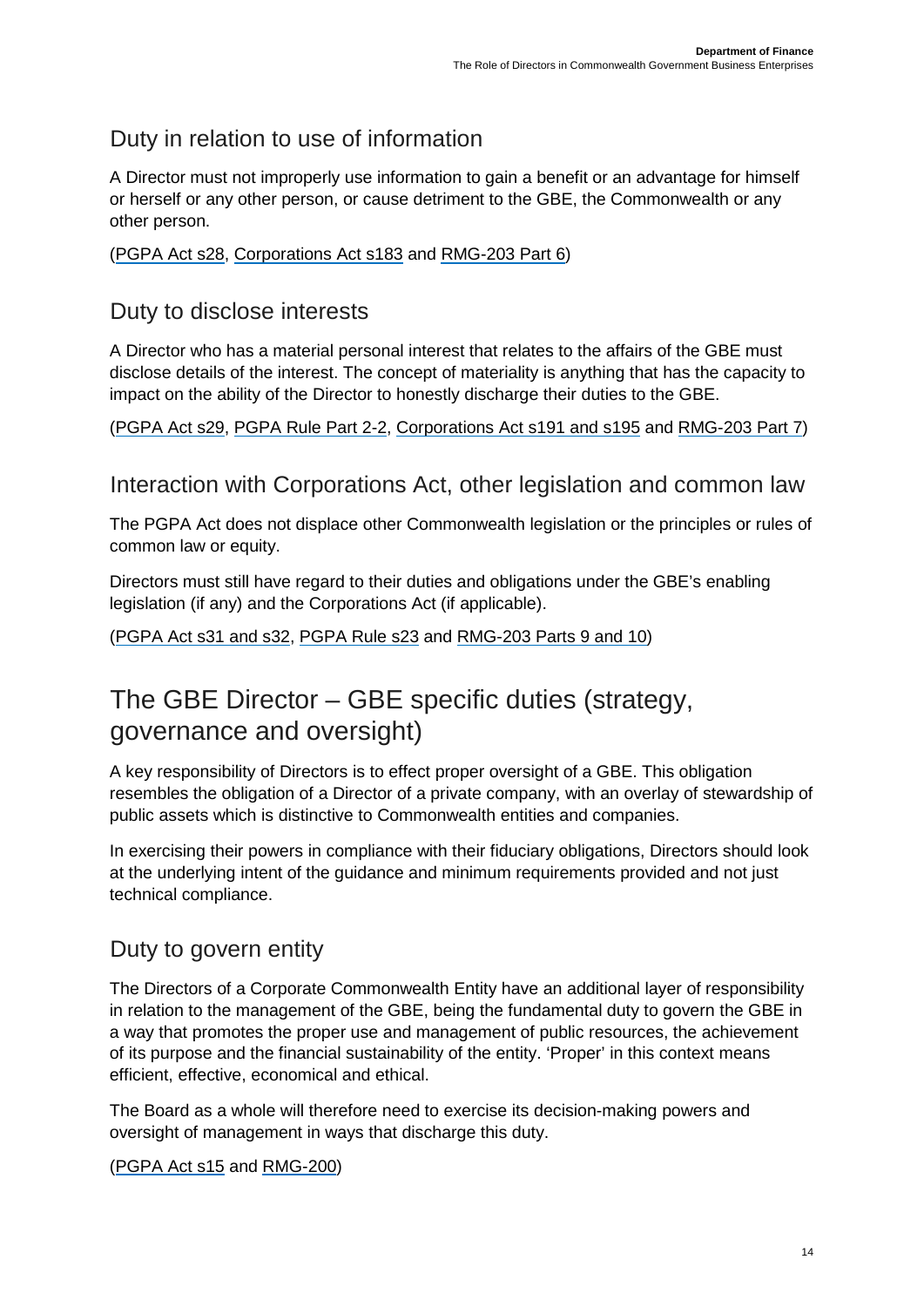#### <span id="page-14-0"></span>Duty to establish and maintain systems relating to risk control

The Directors of a Corporate Commonwealth Entity must ensure that the entity establishes and maintains an appropriate system of risk oversight and management and an appropriate system of internal controls. At a minimum, the entity must have policies and processes for identifying, measuring, managing and reporting material risks. The internal controls implemented will need to be commensurate with the level of risks applicable to the GBE.

Corporate Commonwealth Entities are encouraged, as a matter of good practice, to apply the Commonwealth Risk Management Policy published by Finance in relation to risk management frameworks and systems.

[\(PGPA Act s16](https://www.legislation.gov.au/Series/C2013A00123) and [Implementing](http://www.finance.gov.au/comcover/risk-management/the-commonwealth-risk-management-policy/) the Commonwealth Risk Management Policy – Guidance 201[6\)](http://www.finance.gov.au/comcover/risk-management/the-commonwealth-risk-management-policy/) 

#### <span id="page-14-1"></span>Duty in relation to requirements imposed on others

Directors are required to ensure that, when imposing requirements on others in relation to the use or management of public resources for which the GBE is the responsible entity, they take account of risks associated with that use or management and the effects of imposing the requirements.

The duty seeks to ensure that any administrative, compliance or reporting requirements imposed on others is commensurate with the risks associated with the use or management of the public resources by the person, essentially to prevent excessive 'red tape'.

#### <span id="page-14-2"></span>[\(P](https://www.legislation.gov.au/Series/C2013A00123)GPA [Act s18,](https://www.legislation.gov.au/Series/C2013A00123) [RMG-001 Part 2.5](http://www.finance.gov.au/resource-management/introduction/companion/) and [RMG-200\)](https://www.finance.gov.au/resource-management/accountability/accountable-authorities/)

#### Duty to keep Shareholder Ministers informed

The Directors have an obligation to keep the Shareholder Ministers informed of the operations of a GBE in order that Shareholder Ministers may comply with their own obligations.

[\(PGPA Act s19 and s91](https://www.legislation.gov.au/Series/C2013A00123) [a](https://www.legislation.gov.au/Series/C2013A00123)nd [RMG-126 paragraph](https://www.finance.gov.au/resource-management/governance/gbe/) 3.2[5\)](https://www.finance.gov.au/resource-management/governance/gbe/)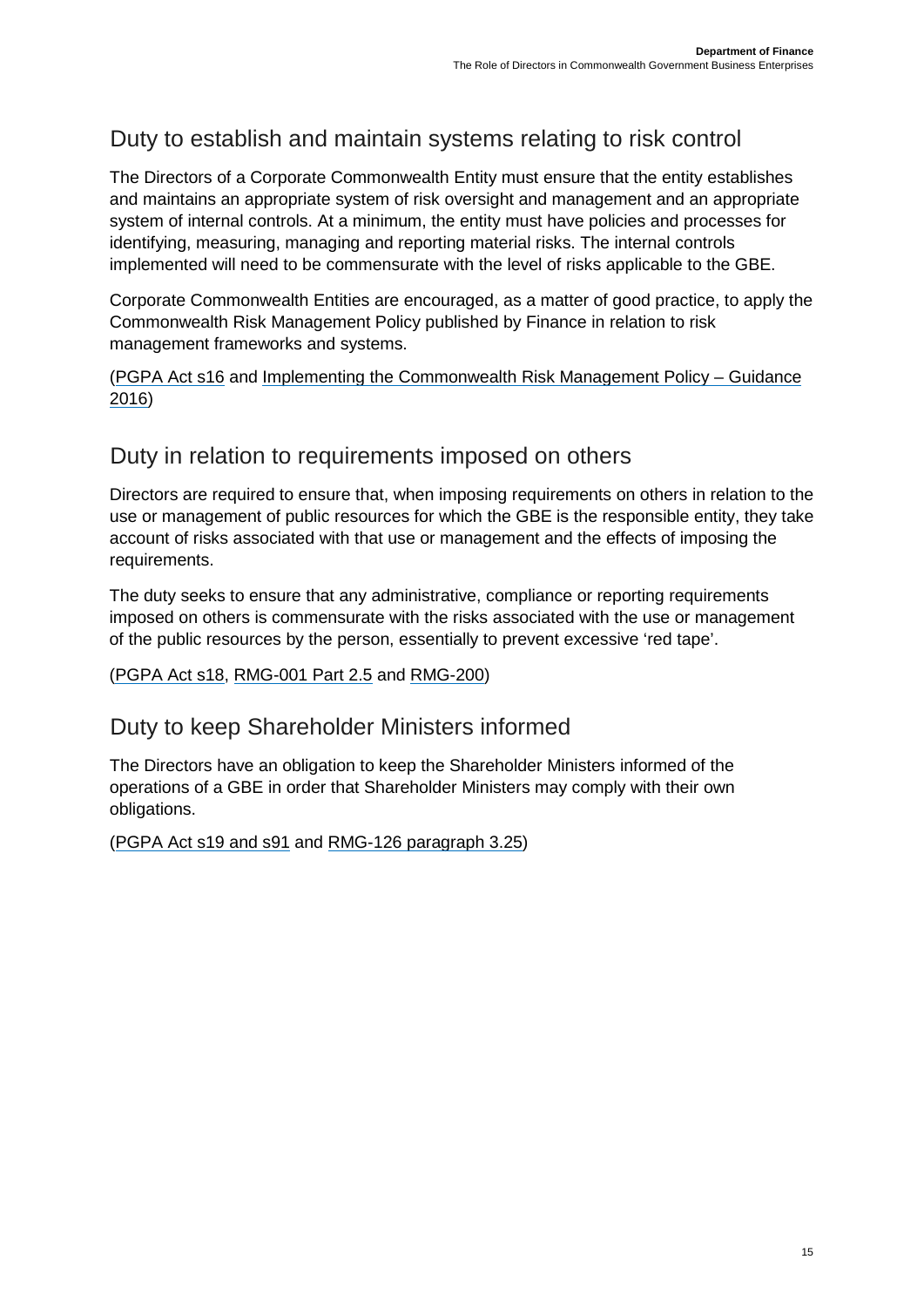# <span id="page-15-0"></span>Financial management

### <span id="page-15-1"></span>GBE financial management fundamentals

The Directors are responsible for the financial stewardship and the ongoing solvency of the GBE and must ensure that its resources are properly deployed to meet its purpose.

A key objective of a GBE, like that of a private sector company, is to add to its shareholder value.

In order to add to its shareholder value, a GBE should:

- operate efficiently minimum cost for given scale and quality of outputs
- price efficiently have regard to market forces, recognising there may be government imposed price conditions or community service obligations and
- earn at least a commercial rate of return, given its obligations to operate and price efficiently.

#### [\(RMG-126 paragraph 1.8\)](http://www.finance.gov.au/resource-management/governance/gbe/)

Shareholder Ministers have a strong interest in the financial performance of GBE's and may set financial and non-financial targets.

#### [\(RMG-126 paragraphs 1.9, 4.7 and 4.13\)](http://www.finance.gov.au/resource-management/governance/gbe/)

While a GBE can be funded in a number of ways, which may include:

- Commonwealth equity injections
- Commonwealth grants
- private debt and
- retained earnings;
- it should be viewed as a public asset of which the Directors and officers are custodians.

Additional governance and reporting obligations may be imposed on a GBE depending on its source of funding, including government equity funding agreements and commercial debt covenants.

#### <span id="page-15-2"></span>Specific financial management issues for GBEs

#### <span id="page-15-3"></span>Borrowing

The freedom of a GBE to borrow funds is tightly constrained.

Corporate Commonwealth Entities may only borrow money if it is either authorised by an Act of Parliament (e.g. through its enabling legislation) or by the Minister for Finance in writing or authorised in Rules made under the PGPA Act.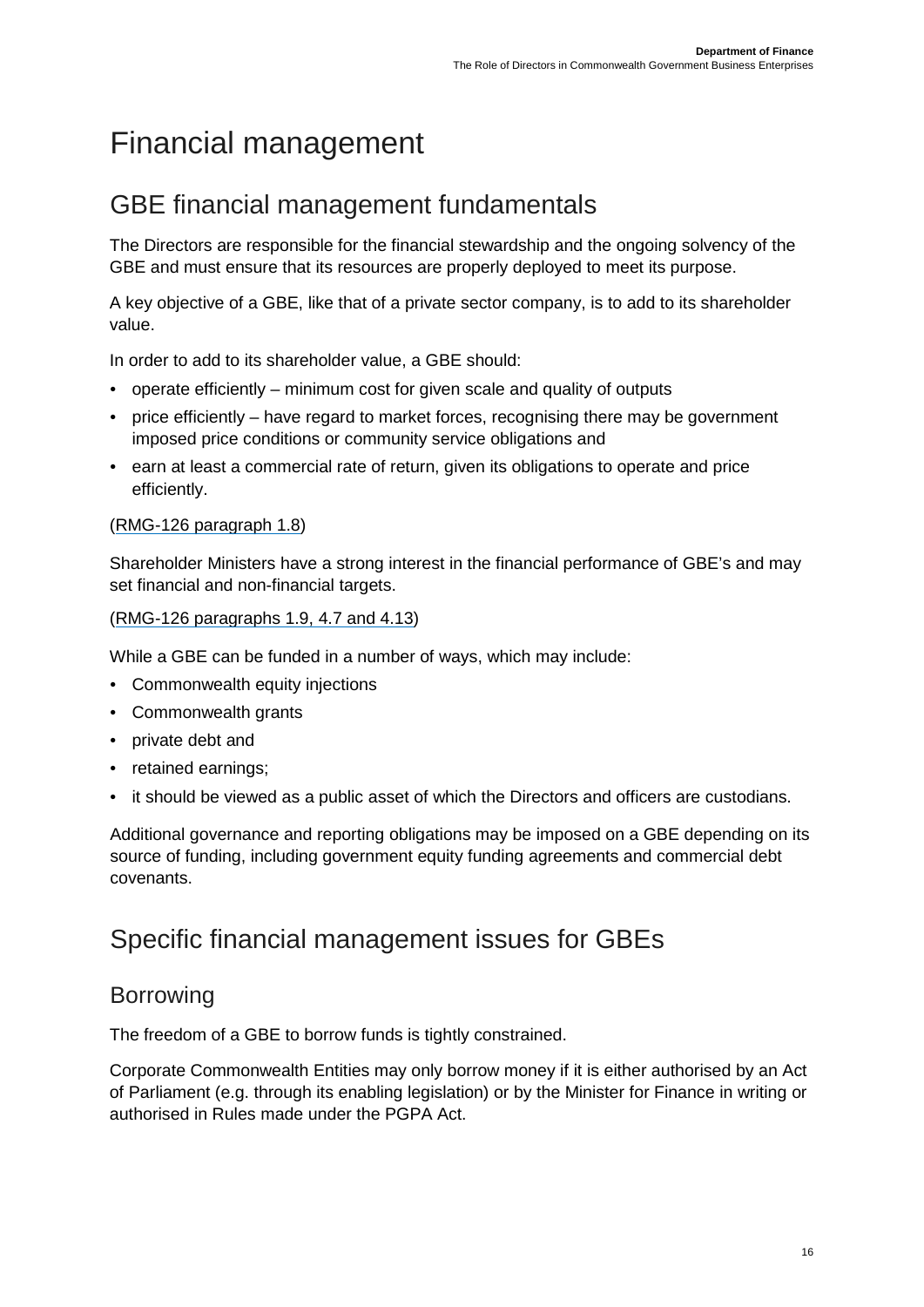Exceptions exist in respect of credit card and voucher payment systems, provided that they are repayable within 90 days.

[\(PGPA Act s56 and s57,](https://www.legislation.gov.au/Series/C2013A00123) [PGPA Rule s21A\)](https://www.legislation.gov.au/Series/F2014L00911) 

#### <span id="page-16-0"></span>Commonwealth guarantees

While the Minister for Finance is empowered to provide indemnities, warranties and guarantees on behalf of the Commonwealth, Directors should not expect that such Commonwealth protections would be given to a GBE or contractual counterparties.

The provision of such protections is rare and will only be considered in exceptional circumstances.

[\(PGPA Act s60-62\)](https://www.legislation.gov.au/Series/C2013A00123)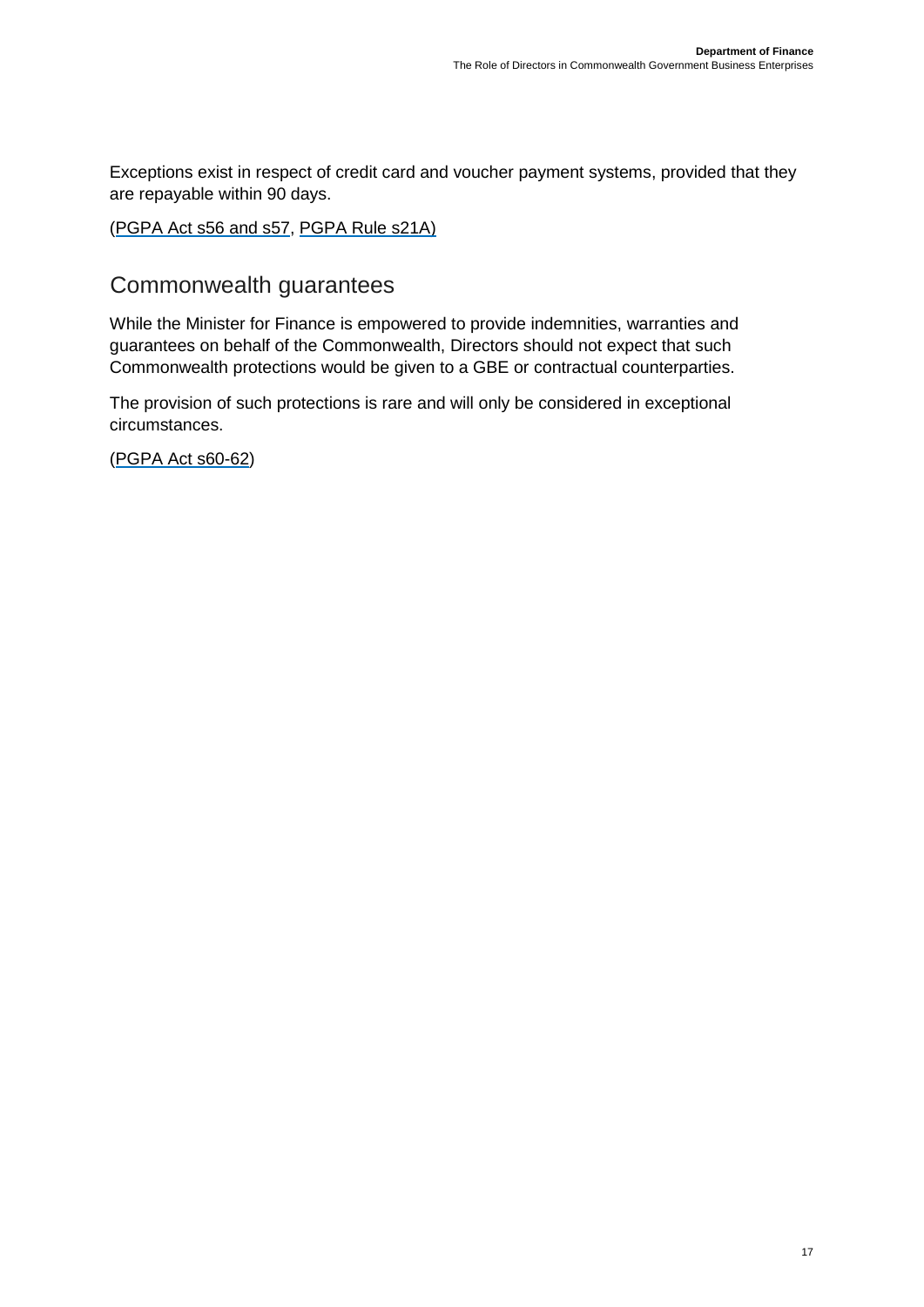# <span id="page-17-0"></span>Planning and Reporting

### <span id="page-17-1"></span>GBE planning and reporting

A GBE has specific Commonwealth reporting and disclosure requirements set out in legislation that go beyond those of a private company. These include annual, periodic and ad hoc reporting mechanisms, as well as disclosure of information through Parliamentary mechanisms.

## <span id="page-17-2"></span>Corporate Plan

Each GBE must prepare a Corporate Plan and it is the responsibility of the Board to ensure this occurs.

Corporate Plans must be given to the responsible Minister and the Minister for Finance, and must be published on the GBE's website by the last day of the second month of the reporting period for which the Corporate Plan is prepared (subject to non-disclosure of sensitive or commercially confidential information, or information prejudicial to national security). Published Corporate Plans that have been redacted can take the form of a Corporate Plan or a SCI.

#### [\(PGPA Act s35 and s95](https://www.legislation.gov.au/Series/C2013A00123) [a](https://www.legislation.gov.au/Series/C2013A00123)nd [RMG-126 paragraph 3.7-3.9\)](http://www.finance.gov.au/resource-management/governance/gbe/)

The Board must ensure that a Corporate Plan is prepared at least once each reporting period, covering at least four reporting periods. The Corporate Plan must cover the GBE's purposes and activities. The Corporate Plan must also set out how the activities will contribute to achieving any relevant Government priorities and objectives, subject to the GBE's enabling legislation (if any).

#### [\(PGPA Rule s16E\)](https://www.legislation.gov.au/Series/F2014L00911)

Directors of Commonwealth Companies have the same obligations as set out above, except in respect of references to enabling legislation.

#### [\(PGPA Act s95](https://www.legislation.gov.au/Series/C2013A00123) and [PGPA Rule s27A\)](https://www.legislation.gov.au/Series/F2014L00911)

Directors should look at the policy intent and not just technical compliance in responding to the requirement for a Corporate Plan.

A GBE's Corporate Plan should:

- provide an appropriate level of transparency e.g. expansion of services should clearly set out what the new services are; where they are to be provided and how they align with the 'purpose' of the GBE
- provide an appropriate level of quantification e.g. capital to be invested in acquisitions how much and when; what are the hurdle requirements and approval processes
- provide an appropriate consideration of risk and key mitigations
- clearly outline key assumptions, and new initiatives
- provide an appropriate outline of future reporting against key plan elements and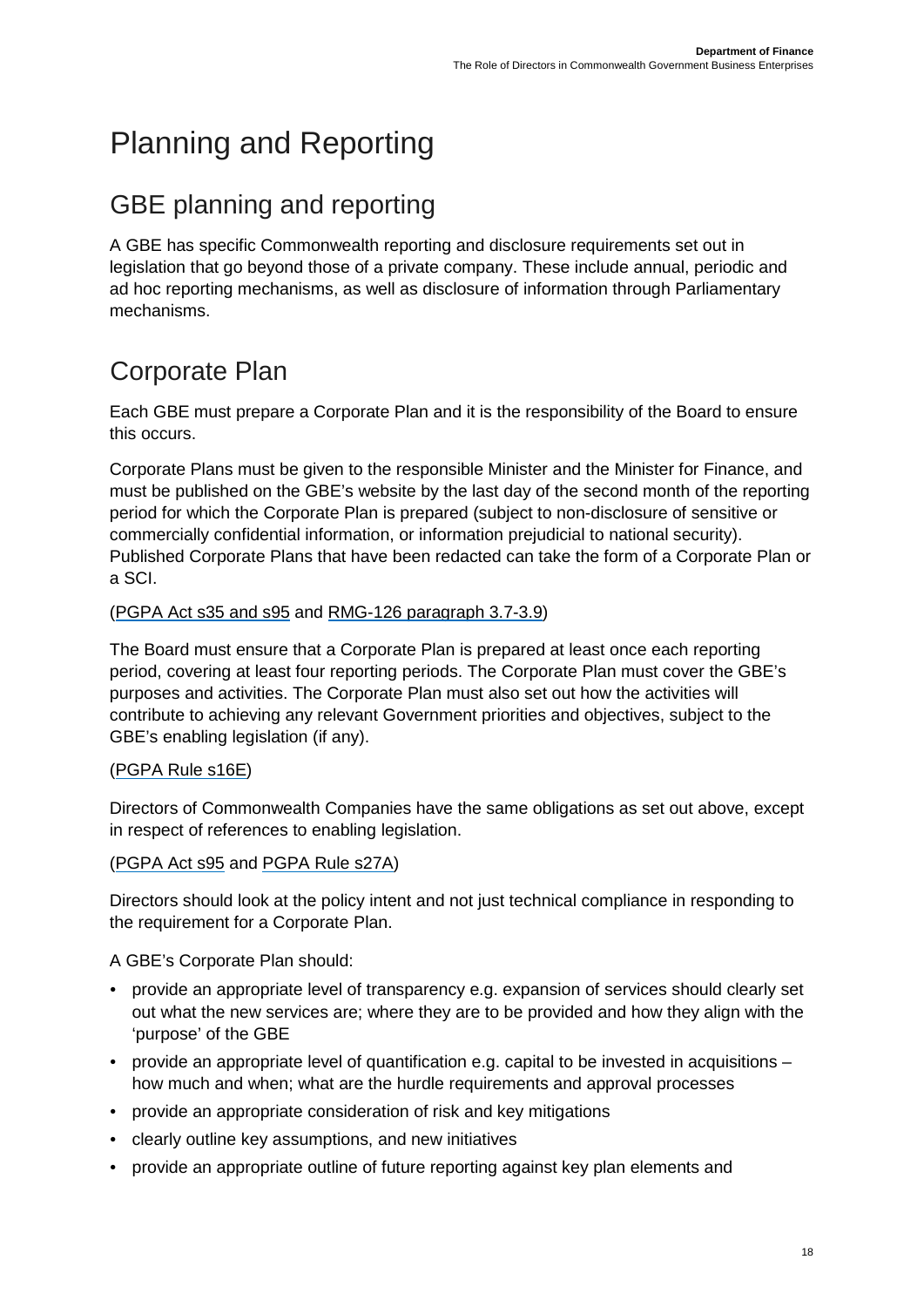• highlight key sensitivities and considerations from a Government perspective.

Additional guidance in relation to the preparation of Corporate Plans is provided in:

- [RMG-126 Commonwealth GBE Governance and Oversight Guidelines](http://www.finance.gov.au/resource-management/governance/gbe/) Paragraph 3.3- 3.1[1](http://www.finance.gov.au/resource-management/governance/gbe/)
- [RMG-132 Corporate Plan for Commonwealth Entities](http://www.finance.gov.au/resource-management/performance/) [a](http://www.finance.gov.au/resource-management/performance/)nd
- [RMG-133 Corporate Plan for Commonwealth Companies.](http://www.finance.gov.au/resource-management/performance/)

#### <span id="page-18-0"></span>Other reporting requirements

#### <span id="page-18-1"></span>Budget estimates

The Board must ensure that budget estimates are prepared each reporting period and for any other periods as directed by the Minister for Finance.

The estimates must cover the GBE's activities and must fairly present the estimated financial impacts of the activities for the period.

[\(PGPA Act s36 and s96\)](https://www.legislation.gov.au/Series/C2013A00123) 

#### <span id="page-18-2"></span>Financial statements

A financial statement must be prepared as soon as practicable after the end of each reporting period and, generally, must be audited by the Auditor-General.

For GBEs that are Commonwealth Companies, if the auditor's report is prepared by an auditor other than the Auditor-General, the GBE must also give a report by the Auditor-General on the financial statements of the GBE, in which case the Auditor-General will use the same Corporations Act rules as applied to the report by the other auditor.

Audited financial statements must also be prepared in respect of any subsidiaries.

[\(PGPA Act s42, s43, s44, s46 a](https://www.legislation.gov.au/Series/C2013A00123)nd [s97-s99,](https://www.legislation.gov.au/Series/C2013A00123) [PGPA Rule s17BE and s17BF,](https://www.legislation.gov.au/Series/F2014L00911) 

[RMG-126 paragraphs 3.12-3.15\)](http://www.finance.gov.au/resource-management/governance/gbe/) 

#### <span id="page-18-3"></span>Applicable accounting standards

For GBEs that are Corporate Commonwealth Entities, financial statements are required to be prepared in accordance with the Australian Accounting Standards Board (AASB) standards as interpreted by the [Public Governance, Performance and Accountability \(Financial](https://www.legislation.gov.au/Details/F2018C00194)  [Reporting\) Rule 2015.](https://www.legislation.gov.au/Details/F2018C00194)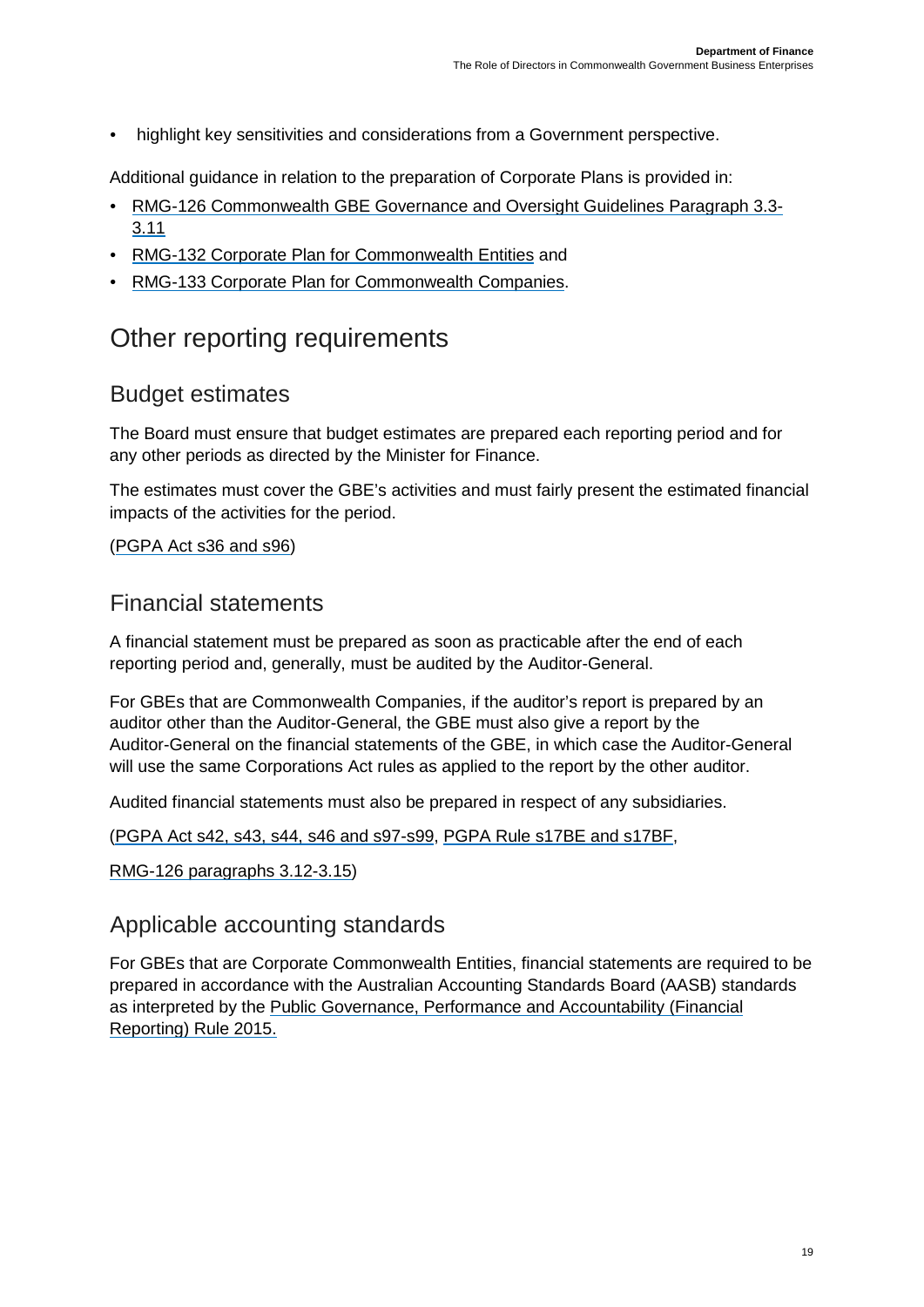#### <span id="page-19-0"></span>Performance statements

Corporate Commonwealth Entities must include an annual performance statement on the GBE's performance for the relevant year, having regard to the planned performance measures set out in the GBE's Corporate Plan. The performance statement must describe the significant factors that influence the achievement of the intended results. Performance statements will need to be audited by the Auditor-General if requested by the Shareholder Minister or the Minister for Finance.

[\(PGPA Act s39](https://www.legislation.gov.au/Series/C2013A00123) [and](https://www.legislation.gov.au/Series/C2013A00123) [s46,](https://www.legislation.gov.au/Series/C2013A00123) [PGPA Rule s16F,](https://www.legislation.gov.au/Series/F2014L00911) [RMG-126 paragraphs](http://www.finance.gov.au/resource-management/governance/gbe/)

#### [3.1 and 3.16,](http://www.finance.gov.au/resource-management/governance/gbe/) [RMG-133](http://www.finance.gov.au/resource-management/performance/) and [RMG-134\)](http://www.finance.gov.au/resource-management/performance/)

#### <span id="page-19-1"></span>Periodic reporting

Progress reporting

The Chair of a GBE is obliged to provide a confidential report (generally quarterly) to the Shareholder Ministers as to the performance of the GBE against the requirements of the Corporate Plan.

#### [\(RMG-126 paragraph](http://www.finance.gov.au/resource-management/governance/gbe/) 3.1[2\)](http://www.finance.gov.au/resource-management/governance/gbe/)

#### Annual strategic meeting

A GBE is obliged to conduct an annual strategic meeting which Shareholder Ministers, or their delegates, are invited to attend in order to review the performance of the GBE over the last year and to engage in discussion on future strategy.

#### [\(RMG-126 paragraph 3.30\)](http://www.finance.gov.au/resource-management/governance/gbe/)

#### Annual report

The Board must prepare an annual report on its performance during the relevant period and issue it to the Shareholder Ministers for presentation to the Parliament.

The content of the annual report will vary depending upon whether the GBE is a Commonwealth Company or a Corporate Commonwealth Entity, however, in general terms it will include:

- performance statement which provides information regarding the Board's assessment of GBE's performance in achieving its purpose, including the objectives, functions or role of the GBE and
- financial statements that will be audited by the Australian National Audit Office.
- relevant information relating to the remuneration packages of all individuals who constitute the executive management of the GBE on a disaggregated basis. As a minimum, this is to include the CEO and their direct reports.

[\(P](https://www.legislation.gov.au/Series/C2013A00123)GPA Act [s42, s43, s44, s46, and s97-s99,](https://www.legislation.gov.au/Series/C2013A00123) [PGPA Rule s17BE, s17BF](https://www.legislation.gov.au/Series/F2014L00911) [and](https://www.legislation.gov.au/Series/F2014L00911) [s28B-F,](https://www.legislation.gov.au/Series/F2014L00911) [RMG](http://www.finance.gov.au/resource-management/introduction/companion/)[-](http://www.finance.gov.au/resource-management/performance/)[136](http://www.finance.gov.au/resource-management/performance/) [a](http://www.finance.gov.au/resource-management/performance/)nd [RMG-137\)](http://www.finance.gov.au/resource-management/performance/)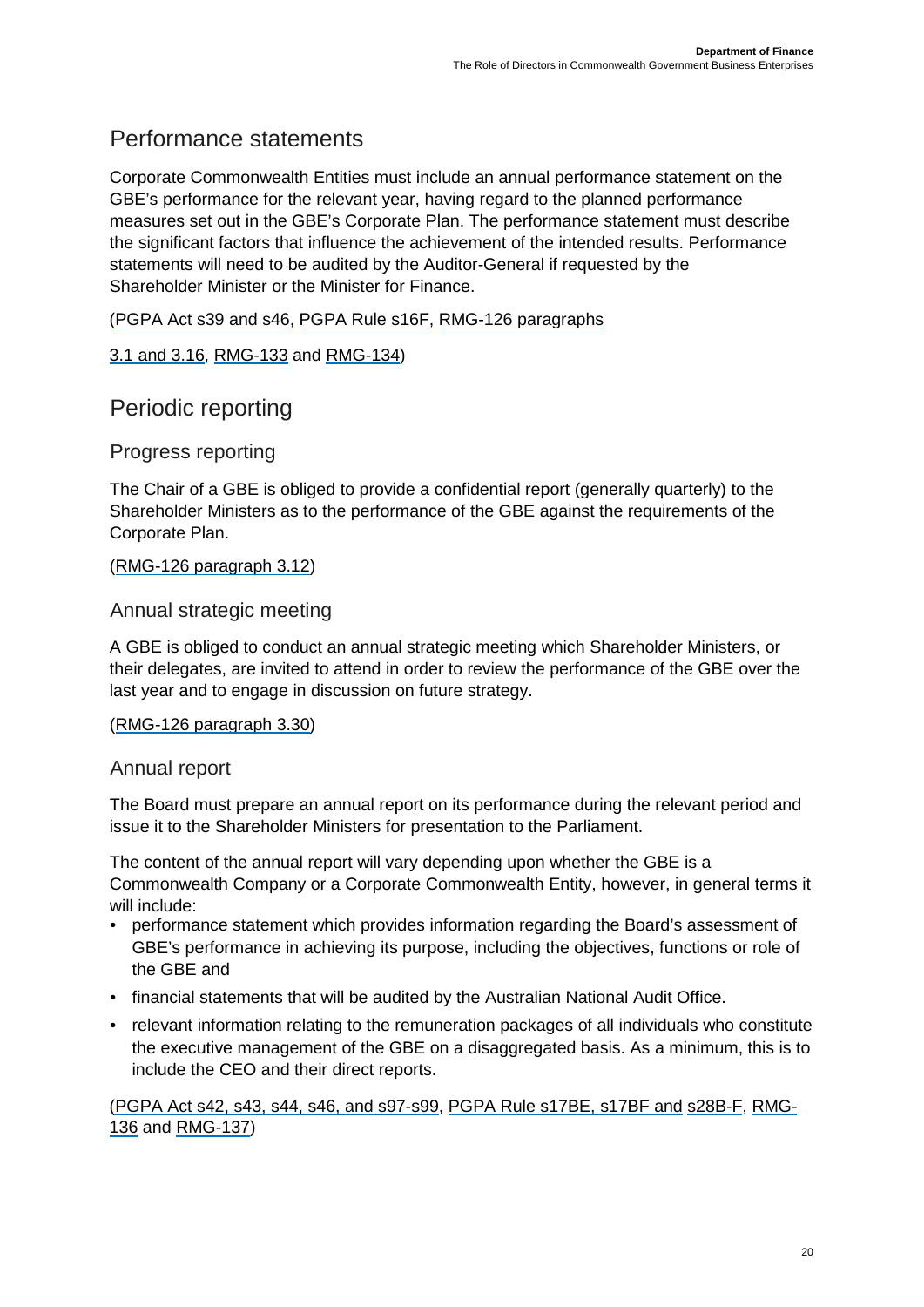#### <span id="page-20-0"></span>Ad-hoc reporting

#### Obligations to keep Shareholder Ministers informed

Directors have an over-arching obligation to keep the Shareholder Ministers informed of the operations of a GBE in order that Shareholder Ministers may comply with their own obligations. Quantitative and qualitative thresholds for significance are determined by the Board, or set out in a ministerial order (such as a Commercial Freedom Framework) or in the company constitution. The definition of 'significant' will vary between GBEs.

[\(PGPA Act s19](https://www.legislation.gov.au/Series/C2013A00123) [and](https://www.legislation.gov.au/Series/C2013A00123) [s91](https://www.legislation.gov.au/Series/C2013A00123) and [RMG-126 paragraphs 3.24 - 3.30\)](http://www.finance.gov.au/resource-management/governance/gbe/)

Questions raised in Houses

GBEs have a role in supporting Shareholder Departments preparing Question Time Briefings for Shareholder Ministers during Parliamentary Question Time.

#### Attendance at Parliamentary Committee Hearings

Where requested, attendance at Parliamentary Committees and Senate Estimates is compulsory. Typically, the Executive rather than Directors will represent the GBE at Senate Estimates.

[\(Government Guidelines for Official Witnesses before Parliamentary Committees and](https://www.dpmc.gov.au/resource-centre/government/government-guidelines-official-witnesses-parliamentary-committees-and-related-matters-february-2015) [Related Matters - February 2015\)](https://www.dpmc.gov.au/resource-centre/government/government-guidelines-official-witnesses-parliamentary-committees-and-related-matters-february-2015) 

The Australian National Audit Office

The ANAO publishes best practice guides aimed to "improve public sector administration by assisting entities to perform at their most efficient level, through the adoption of better practice to transform and improve business processes".

The ANAO may conduct audits of GBEs, or any subsidiaries, at the request of the Joint Committee of Public Accounts and Audit.

The ANAO has published guides in relation to public sector financial statements and public sector governance, which are available through the ANAO website.

[\(https://www.anao.gov.au/\)](https://www.anao.gov.au/)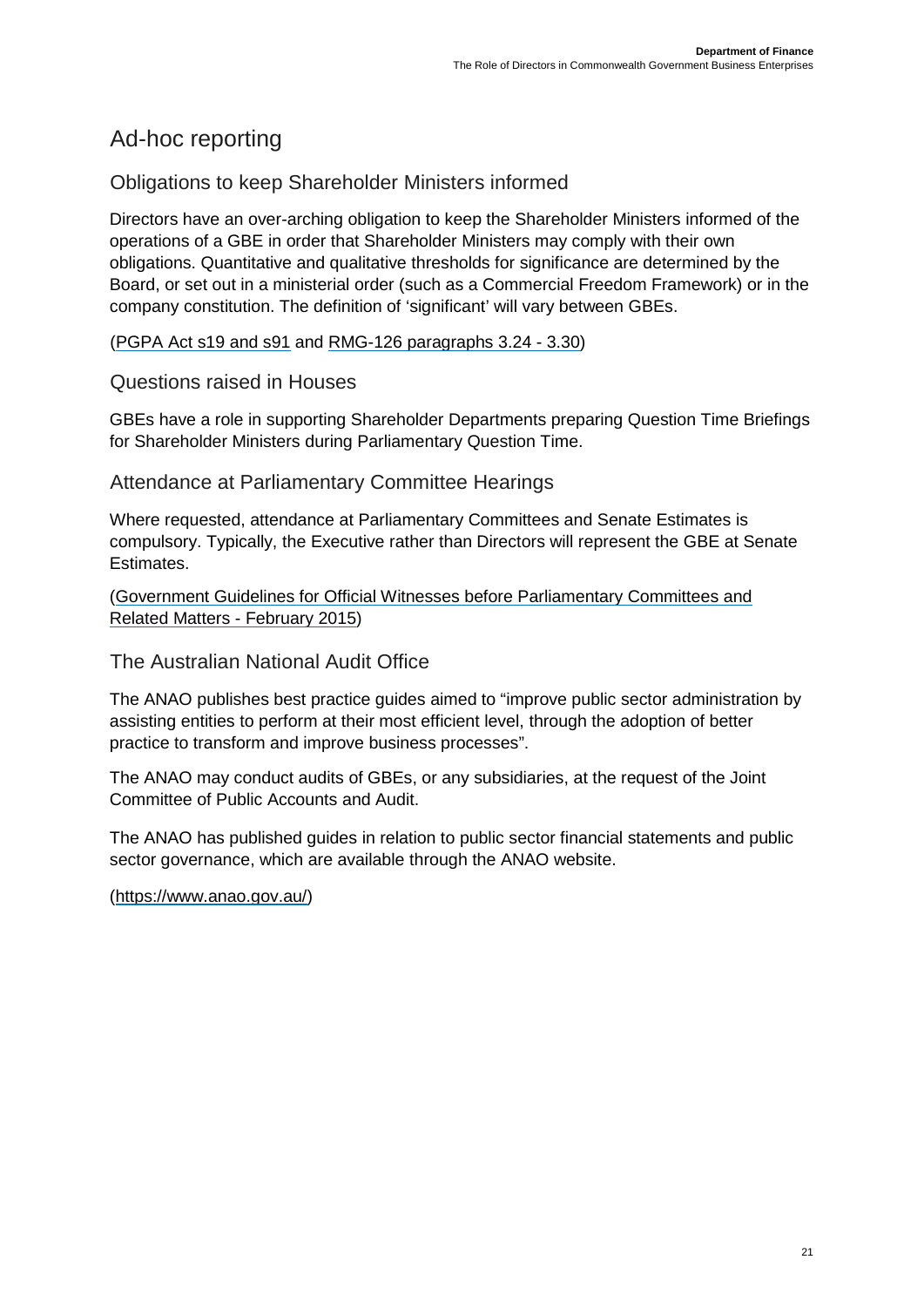# <span id="page-21-0"></span>Governance regulation

## <span id="page-21-1"></span>The PGPA Act

#### [\(https://www.legislation.gov.au/Series/C2013A00123\)](https://www.legislation.gov.au/Series/C2013A00123)

The PGPA Act sets out the key requirements for the governance, reporting and accountability of Corporate Commonwealth Entities and the 'proper' use and management of public resources where 'public' resources means relevant money, relevant property, or appropriations.

'Proper' is defined in Section 8 of the PGPA Act to mean 'efficient, effective, economical and ethical'.

The PGPA Act requires all GBEs, whether a Commonwealth Company or a Commonwealth Corporate Entity, to meet high standards of governance, performance and accountability.

The PGPA Act includes provisions addressing the following broad categories:

- structure of Commonwealth bodies including type of bodies and organisational hierarchy
- powers and duties of the Board of Directors (when functioning as the 'Accountable Authority')
- powers and duties of Officials
- planning and budgeting requirements for entities
- reporting requirements for entities
- regulation on financial arrangements (including borrowing) for entities and
- establishment of new entities (including subsidiaries of Commonwealth Companies) and interaction between PGPA Act and Corporations Act for Commonwealth Companies.

## <span id="page-21-2"></span>The PGPA Rule

[\(https://www.legislation.gov.au/Series/F2014L00911\)](https://www.legislation.gov.au/Series/F2014L00911) 

The PGPA Rule is a subsidiary instrument which adds detail to a number of the provisions in the PGPA Act.

In particular, it establishes the accountability and control mechanisms that support the transactions of Commonwealth entities and Commonwealth Companies.

For GBEs, it adds specific requirements relating to the following broad categories:

- disclosure of interests by Directors and Officials
- corporate planning and reporting and
- financial management, particularly in respect of banking, borrowing and investment.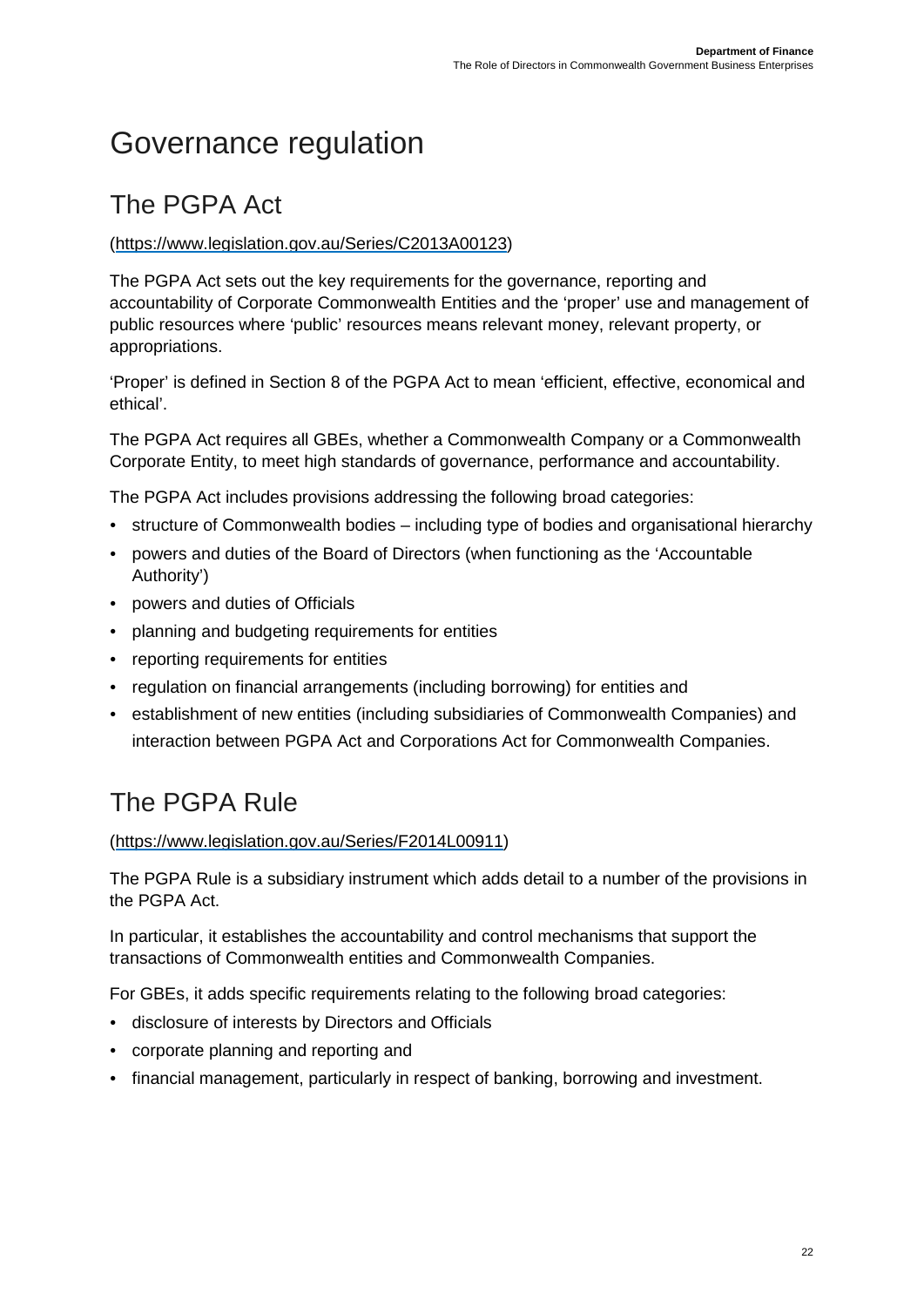### <span id="page-22-0"></span>Resource Management Guides and other governance mechanisms

The Department of Finance has issued a number of Resource Management Guides (RMG) that provide practical guidance as to the way Corporate Commonwealth Entities and Commonwealth Companies should interpret and apply the Commonwealth Resource Management Framework.

[RMG-126 Commonwealth](http://www.finance.gov.au/resource-management/governance/gbe/) [GBE Governance and Oversight Guidelines](http://www.finance.gov.au/resource-management/governance/gbe/) is a key guidance document on GBE board and corporate governance, planning and reporting, financial governance and other governance matters and is relevant for Directors of Corporate Commonwealth Entities and Commonwealth Companies.

Further guidance on planning, reporting and internal controls for Corporate Commonwealth Entities is at:

[RMG-200 General duties of Accountable Authorities](http://www.finance.gov.au/resource-management/accountability/accountable-authorities/) [a](http://www.finance.gov.au/resource-management/accountability/accountable-authorities/)nd [RMG-2](http://www.finance.gov.au/resource-management/accountability/accountable-authority-instructions/)06 [Accountable Authority Instructions.](http://www.finance.gov.au/resource-management/accountability/accountable-authority-instructions/) 

A GBE may also be subject to general statements of Australian Government Policy that may be notified to one or more GBEs by the Minister for Finance.

#### [\(PGPA Act s22\)](https://www.legislation.gov.au/Series/C2013A00123)

Shareholder Ministers may also work with a GBE to put in place a Commercial Freedoms Framework (CFF), which provides qualitative and quantitative boundaries for the Board of Directors.

The CFF approach resembles the shareholder approval that can be required by listed companies seeking to make significant changes to nature or scale of its operations under [ASX Listing Rule 11.](http://www.asx.com.au/regulation/rules/asx-listing-rules.htm) 

A GBE must notify its Shareholder Ministers of any 'significant' event, issue, decision or initiative. When determining what is a significant event or decision, Directors should be mindful of the key sensitivities and considerations from a Government perspective.

The definition of 'significant' will vary between GBEs. Quantitative and qualitative thresholds of what is 'significant' for a particular GBE will be notified by the Shareholder Ministers, often as part of a CFF.

Importantly, a GBE is obliged to notify the Shareholder Ministers before entering into any identified business opportunities, including new business ventures, major contracts or capital raising – regardless of whether it is considered 'significant'.

#### [\(PGPA Act](https://www.legislation.gov.au/Series/C2013A00123) [s19](https://www.legislation.gov.au/Series/C2013A00123) and [RMG-126 paragraph 3.26a\)](http://www.finance.gov.au/resource-management/governance/gbe/)

The Board of a GBE must have an audit committee and must determine the functions of the audit committee by written charter, including the review of the appropriateness of the Board's financial reporting, performance reporting, systems of risk oversight and management and system of internal control.

[\(PGPA Act s45 and s92](https://www.legislation.gov.au/Series/C2013A00123) [a](https://www.legislation.gov.au/Series/C2013A00123)nd [PGPA Rule s17 and s28\)](https://www.legislation.gov.au/Series/F2014L00911)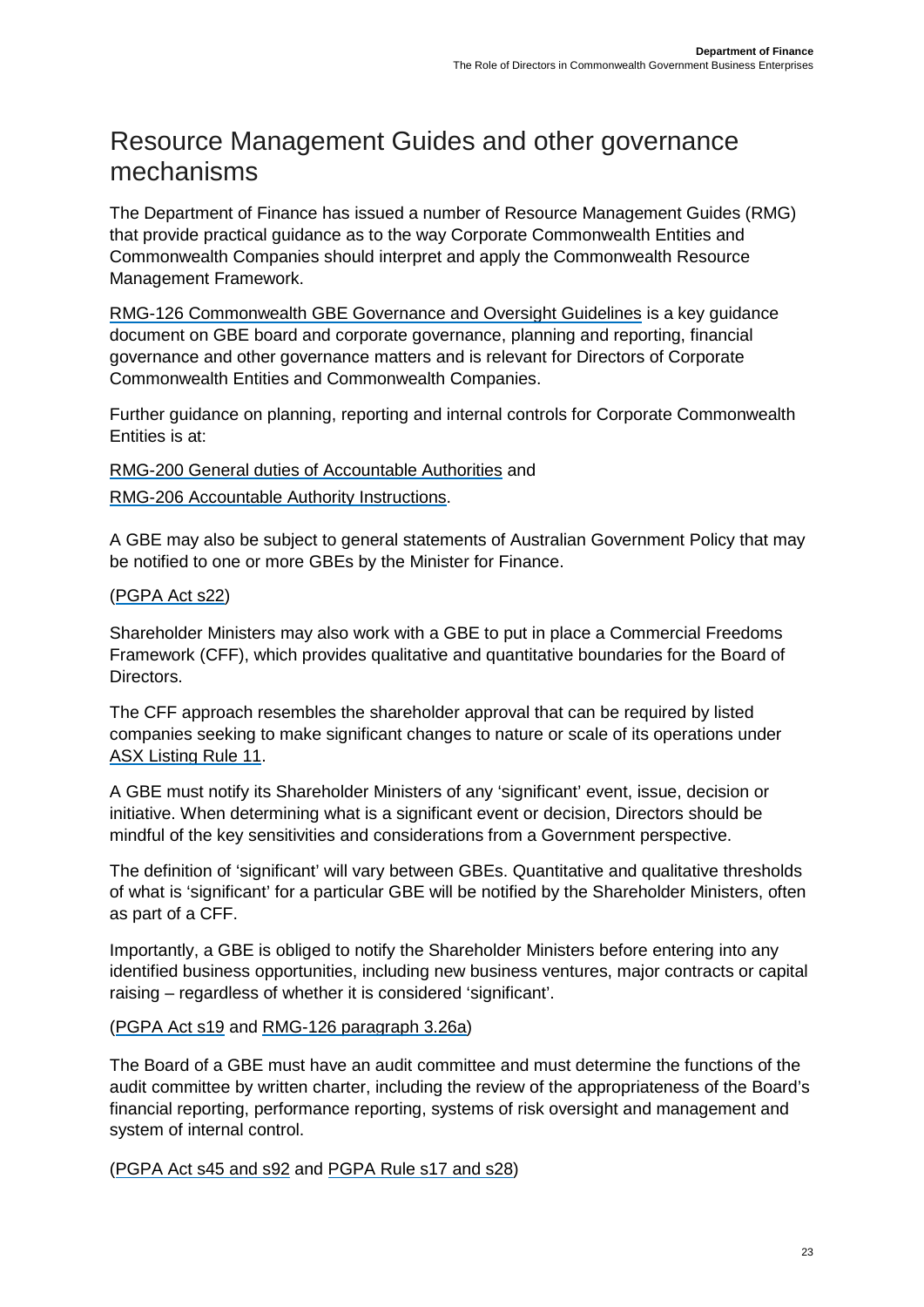The Board of a GBE is also expected to establish and maintain a code of conduct for Directors in undertaking their business, to avoid activities that could give rise to questions about their political impartiality.

[\(RMG-126 paragraph 2.5\)](http://www.finance.gov.au/resource-management/governance/gbe/)

In the event of a Federal election, GBEs should observe the 'caretaker' conventions and practices unless doing so would conflict with their legal obligations or compelling organisational requirements. Caretaker conventions recognise the fact that once the House of Representatives is dissolved the Executive cannot be held accountable for its decisions in the normal manner.

[\(Guidance on Caretaker Conventions 2016: Department of the Prime Minister and Cabinet\)](https://www.dpmc.gov.au/resource-centre/government/guidance-caretaker-conventions)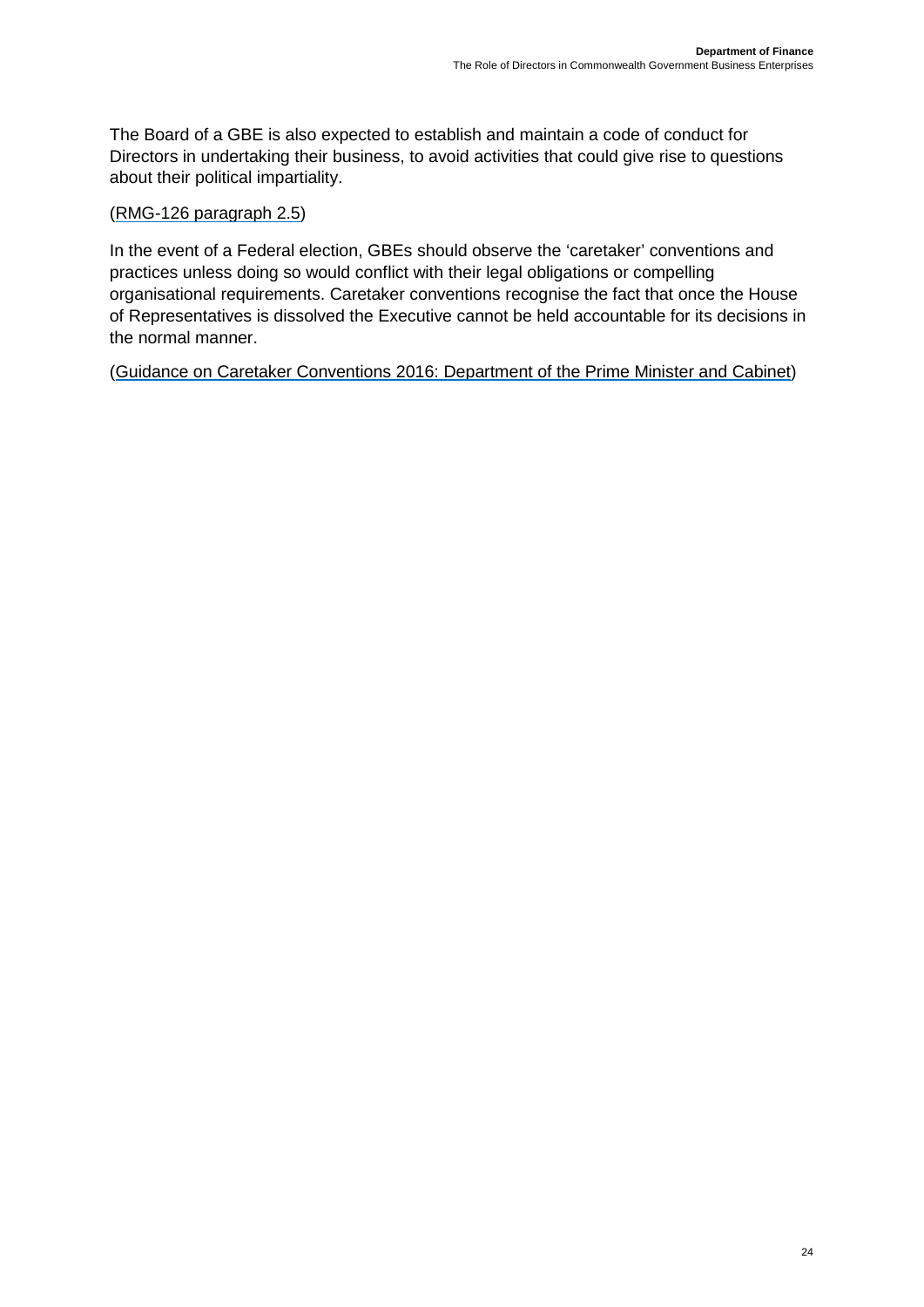# <span id="page-24-0"></span>Australian Rail Track Corporation (ARTC)

<https://www.artc.com.au/>

#### <span id="page-24-1"></span>Corporate form

#### ARTC is:

• an unlisted public company limited by shares incorporated under the Corporations Act and a Commonwealth Company for the purposes of the PGPA Act.

ARTC is wholly owned by the Australian Government represented by two Shareholder Ministers, the Minister for Finance and the Minister for Infrastructure, Transport and Regional Development.

### <span id="page-24-2"></span>Enabling legislation

There is no separate enabling legislation for ARTC.

#### <span id="page-24-3"></span>Constituent documents

ARTC has adopted a constitution, the key features of which include:

- a statement of objects
- the Company must not operate freight or passenger trains for reward
- an obligation that ARTC must comply with the GBE Guidelines and general policies of the Commonwealth that are subject to a General Policy Order issued by the Minister for Finance
- a requirement that ARTC must, by no later than 15 April and October in each year (or such other date as resolved by ARTC members), make a recommendation to the members in respect of the payment of a dividend
- a requirement that any capitalisation of reserves or profits requires the consent of the Shareholder Ministers
- a corporate indemnity for Directors and Secretaries and
- ability for ARTC to obtain insurance in respect of its Directors and Secretary.

<span id="page-24-4"></span>ARTC and its wholly-owned subsidiaries are subject to a Commercial Freedoms Framework.

#### Capital structure

ARTC only has fully paid ordinary shares on issue, all of which are owned by the Commonwealth.

ARTC has debt in issue in the form of:

• corporate bonds and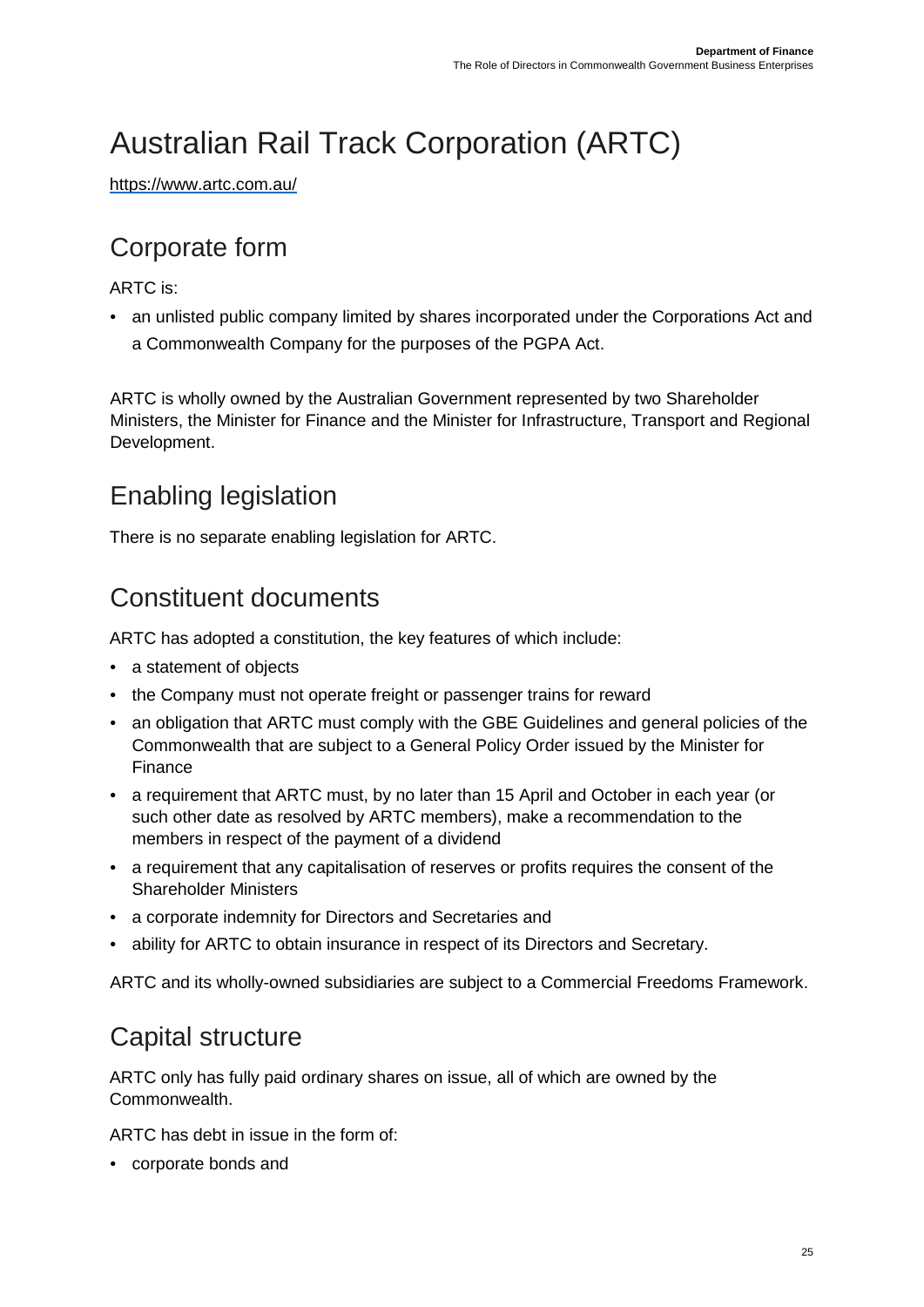• syndicated revolving committed facilities.

#### <span id="page-25-0"></span>Unique industry regulatory features

ARTC was established under an Intergovernmental Agreement between the Commonwealth of Australia and the State Governments of New South Wales, Victoria, Queensland, Western Australia and South Australia. The two key features of the Intergovernmental Agreement were to establish the ARTC and aim to provide efficient and seamless access to the interstate rail network.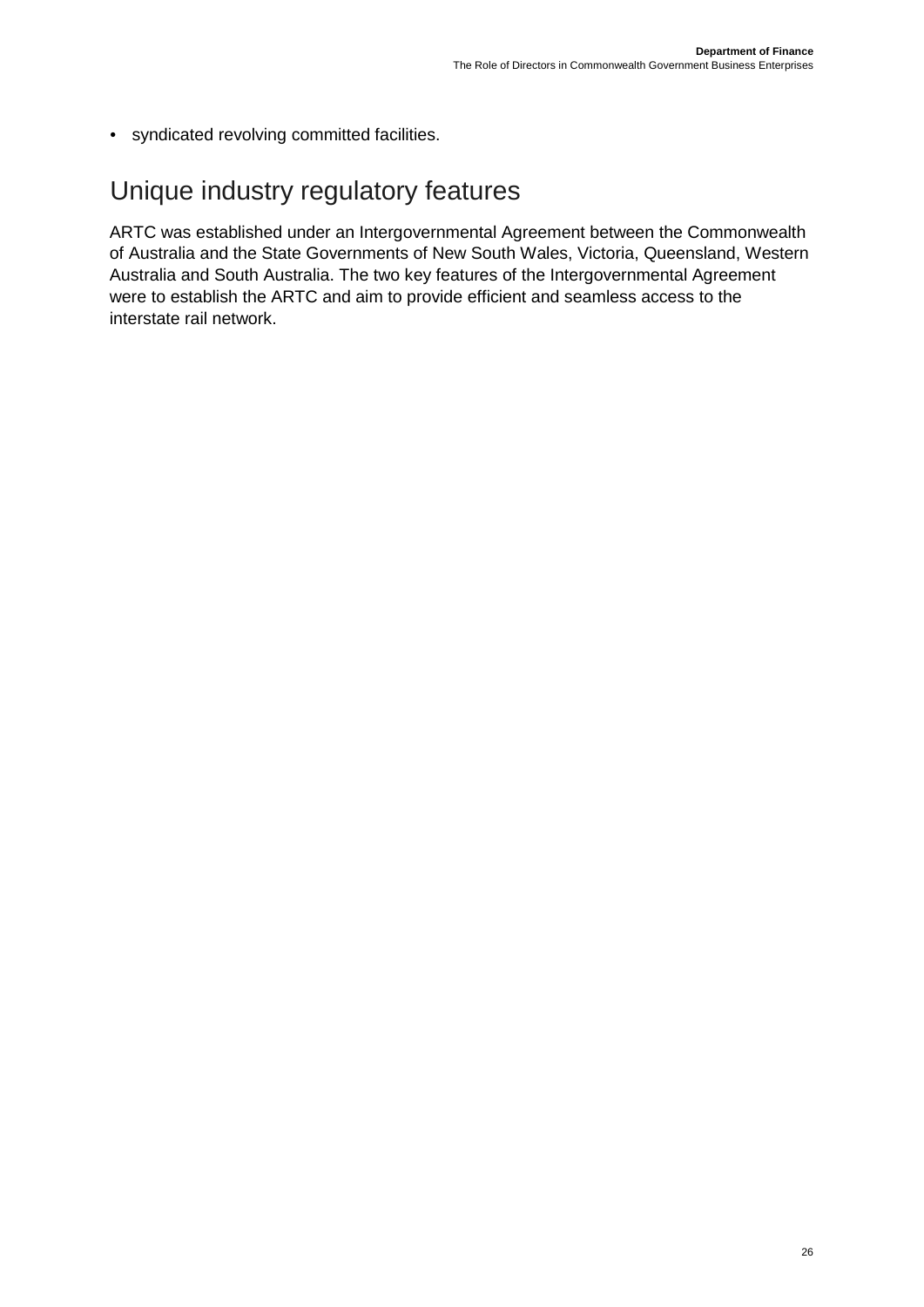# <span id="page-26-0"></span>ASC

<http://www.asc.com.au/>

### <span id="page-26-1"></span>Corporate form

ASC is:

- an unlisted proprietary company limited by shares incorporated under the Corporations Act and
- a Commonwealth Company for the purposes of the PGPA Act.

ASC is wholly owned by the Australian Government represented by a single Shareholder Minister, the Minister for Finance.

## <span id="page-26-2"></span>Enabling legislation

<span id="page-26-3"></span>There is no separate enabling legislation for ASC.

#### Constituent documents

ASC has adopted a constitution, the key features of which include:

- a statement of objects
- a limitation on the power of ASC to take specified actions without prior written consent of the Shareholder Minister
- provision deeming that Directors are considered to act in good faith and in best interests of ASC if they act in good faith, in the best interests of the Commonwealth, within the power of ASC and the law and the company remains solvent
- a provision deeming that Directors are considered to act in the best interests of the Commonwealth if they act in accordance with the instructions, directions or expectations of the Commonwealth
- the ability for the Shareholder Minister to communicate expectations of the Commonwealth to inform the view of Directors
- the ability for the Shareholder Minister to direct Directors to exercise the powers of the company in a specified manner and
- a corporate indemnity for officers.

### <span id="page-26-4"></span>Capital structure

ASC only has fully paid ordinary shares in issue, all of which are owned by the Commonwealth.

The company does not presently have any financial borrowing.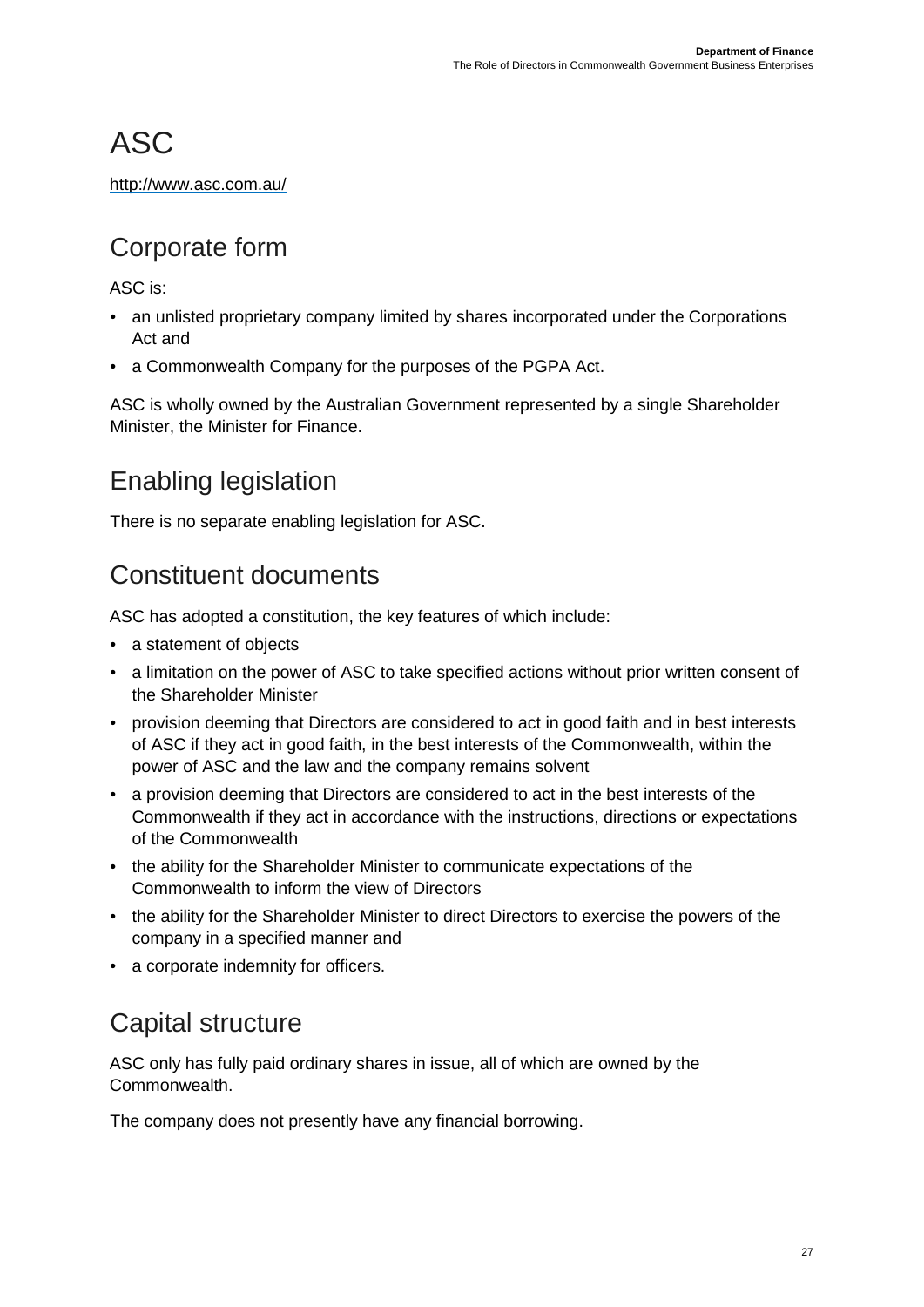# <span id="page-27-0"></span>Unique industry regulatory features

ASC has a number of contracts with the Commonwealth, represented by the Department of Defence. Further information about ASC can be found at [http://www.asc.com.au/.](http://www.asc.com.au/)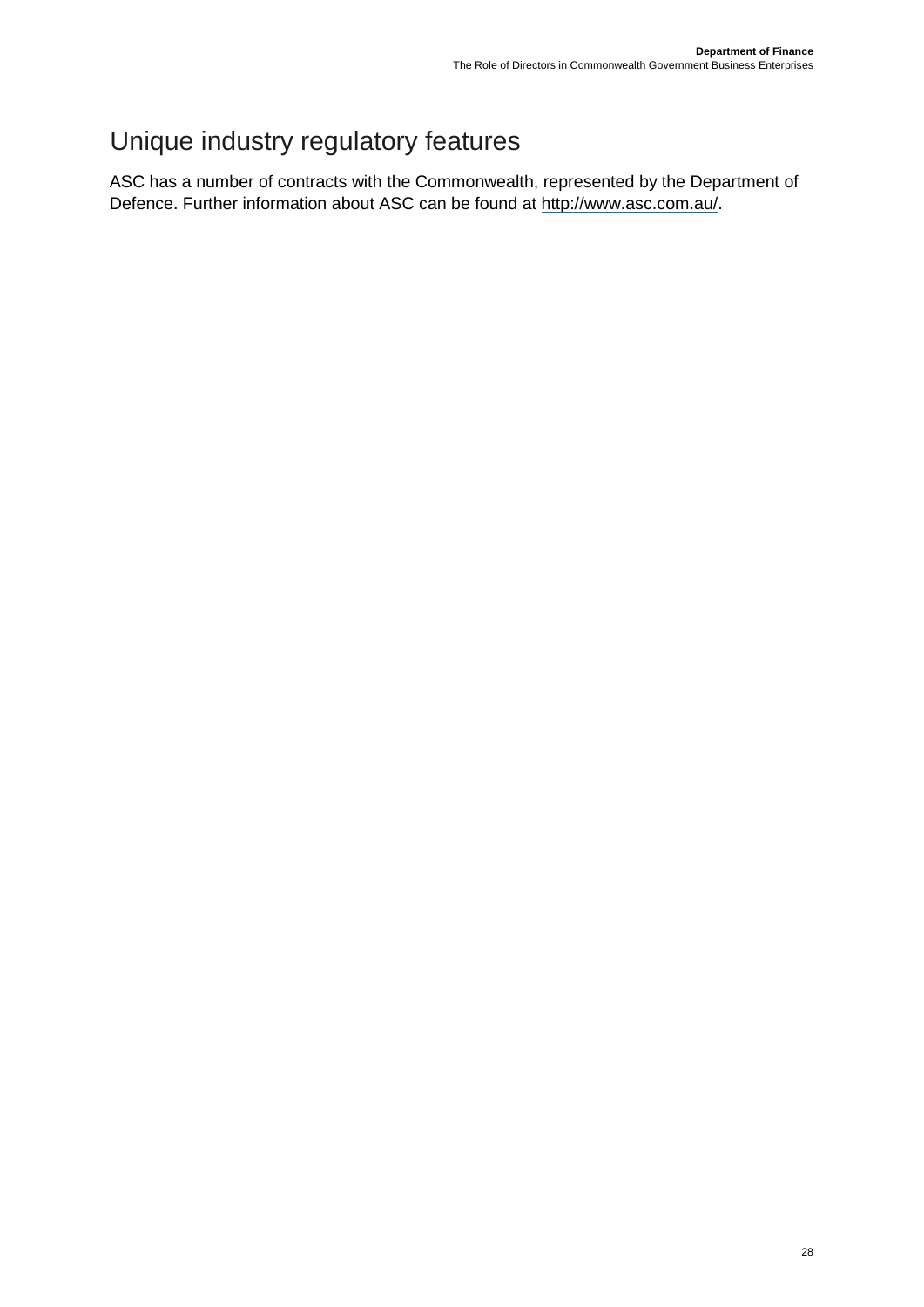# <span id="page-28-0"></span>Australian Naval Infrastructure Pty Ltd (ANI)

<span id="page-28-1"></span>[http://www.ani.com.au](http://www.ani.com.au/)

### Corporate form

ANI is:

- an unlisted proprietary company limited by shares incorporated under the Corporations Act and
- a Commonwealth Company for the purposes of the PGPA Act.

ANI is wholly owned by the Australian Government represented by two Shareholder Ministers, the Minister for Finance and the Minister for Defence.

## <span id="page-28-2"></span>Enabling legislation

<span id="page-28-3"></span>There is no separate enabling legislation for ANI.

#### Constituent documents

ANI has adopted a constitution, the key features of which include:

- A statement of objects
- a limitation on the powers of ANI by reference to Australian Government Policy and the contents of the CFF
- express restrictions on the power of ANI to take specified actions without prior written consent of the Minister for Finance and the Minister for Defence
- a provision deeming that Directors are considered to act in good faith and in best interests of ANI if they act in good faith, in the best interests of the Commonwealth, within the power of ANI and the law and the company remains solvent
- a provision deeming that Directors are considered to act in the best interests of the Commonwealth if they act in accordance with the instructions, directions or expectations of the Commonwealth
- the ability for the Shareholder Ministers to communicate expectations of the Commonwealth to inform the view of Directors
- the ability for the Shareholder Ministers to direct Directors to exercise the powers of the company in a specified manner and
- a corporate indemnity for Directors.

### <span id="page-28-4"></span>Capital structure

ANI only has fully paid ordinary shares in issue, all of which are owned by the Commonwealth.

The company does not presently have any financial borrowing.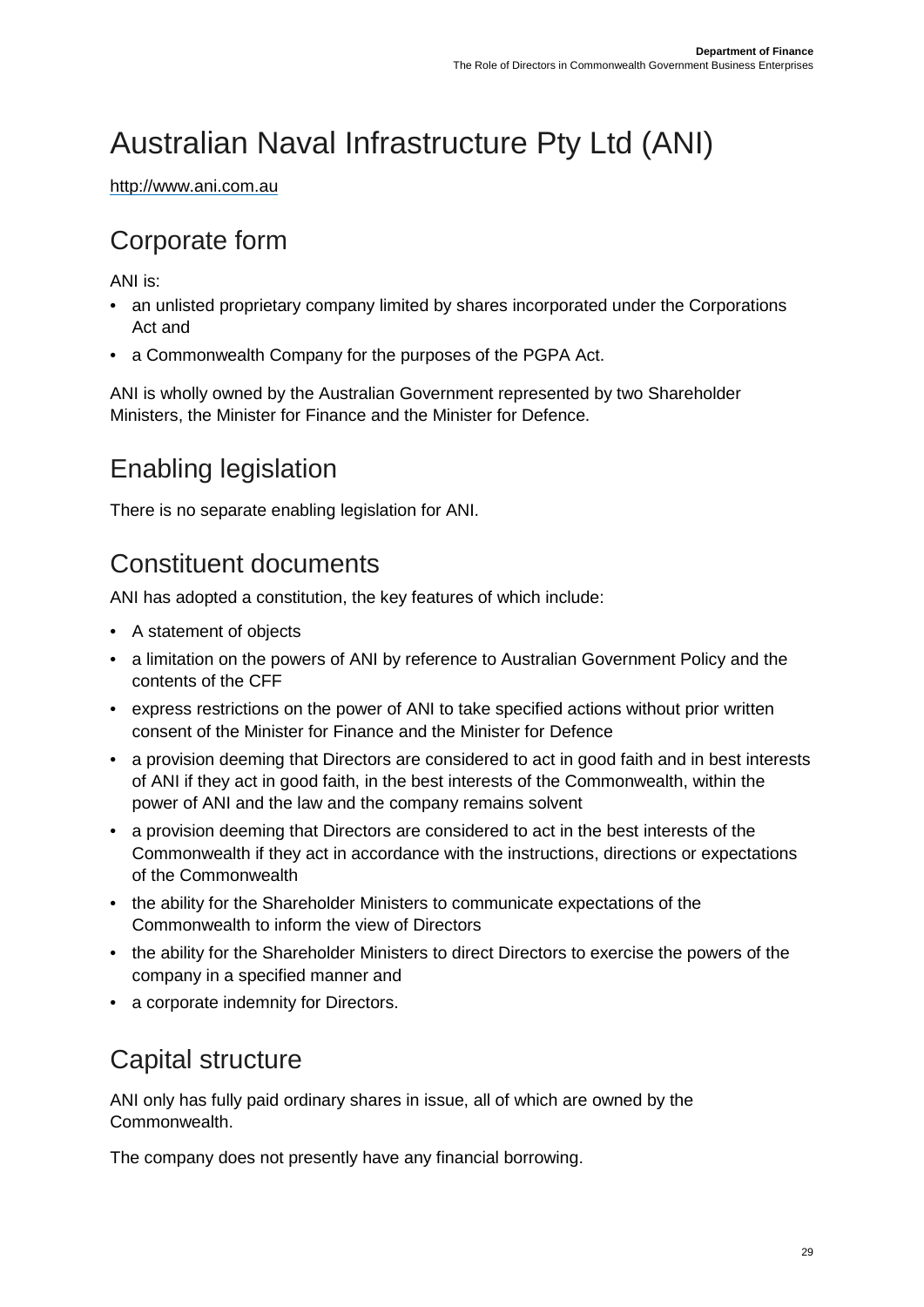# <span id="page-29-0"></span>Australia Post

<span id="page-29-1"></span><https://auspost.com.au/>

### Corporate form

Australia Post is a:

- statutory authority for the purpose of the *[Public Service Act](https://www.legislation.gov.au/Series/C2004A00538) [1999](https://www.legislation.gov.au/Series/C2004A00538)* [a](https://www.legislation.gov.au/Series/C2004A00538)nd
- Corporate Commonwealth Entity for the purposes of the PGPA Act.

Australia Post is wholly owned by the Australian Government represented by two Shareholder Ministers, the Minister for Finance and the Minister for Communications, Cyber Safety and the Arts.

## <span id="page-29-2"></span>Enabling legislation

The enabling legislation for Australia Post is the *[Australian Postal Corporation Act 1989](https://www.legislation.gov.au/Series/C2004A03812)*[,](https://www.legislation.gov.au/Series/C2004A03812) some key features of which include:

- establishes the main function of Australia Post in providing postal services
- establishes subsidiary functions to carry on businesses or activity relating to postal services
- establishes incidental businesses and activities functions
- confirms a broad range of powers for Australia Post which are relevant to its function
- establishes the role of the board in deciding the objectives, strategies and policies to be followed by Australia Post and to ensure it performs its functions in a proper, efficient manner which, as far as practicable, is consistent with sound commercial practice
- community service obligations including the requirement to ensure the letter service is reasonably accessible to all people in Australia on an equitable basis, and that the performance standards reasonably meet the social, industrial and commercial needs of the Australian community
- authorises the relevant Minister to issue directions to the Australia Post Board on certain matters
- factors to be considered in determining dividends and
- permits Australia Post to borrow funds from the Commonwealth or other persons.

#### <span id="page-29-3"></span>Constituent documents

Australia Post does not have a separate constitution.

Australia Post and its wholly-owned subsidiaries are subject to a Commercial Freedoms Framework.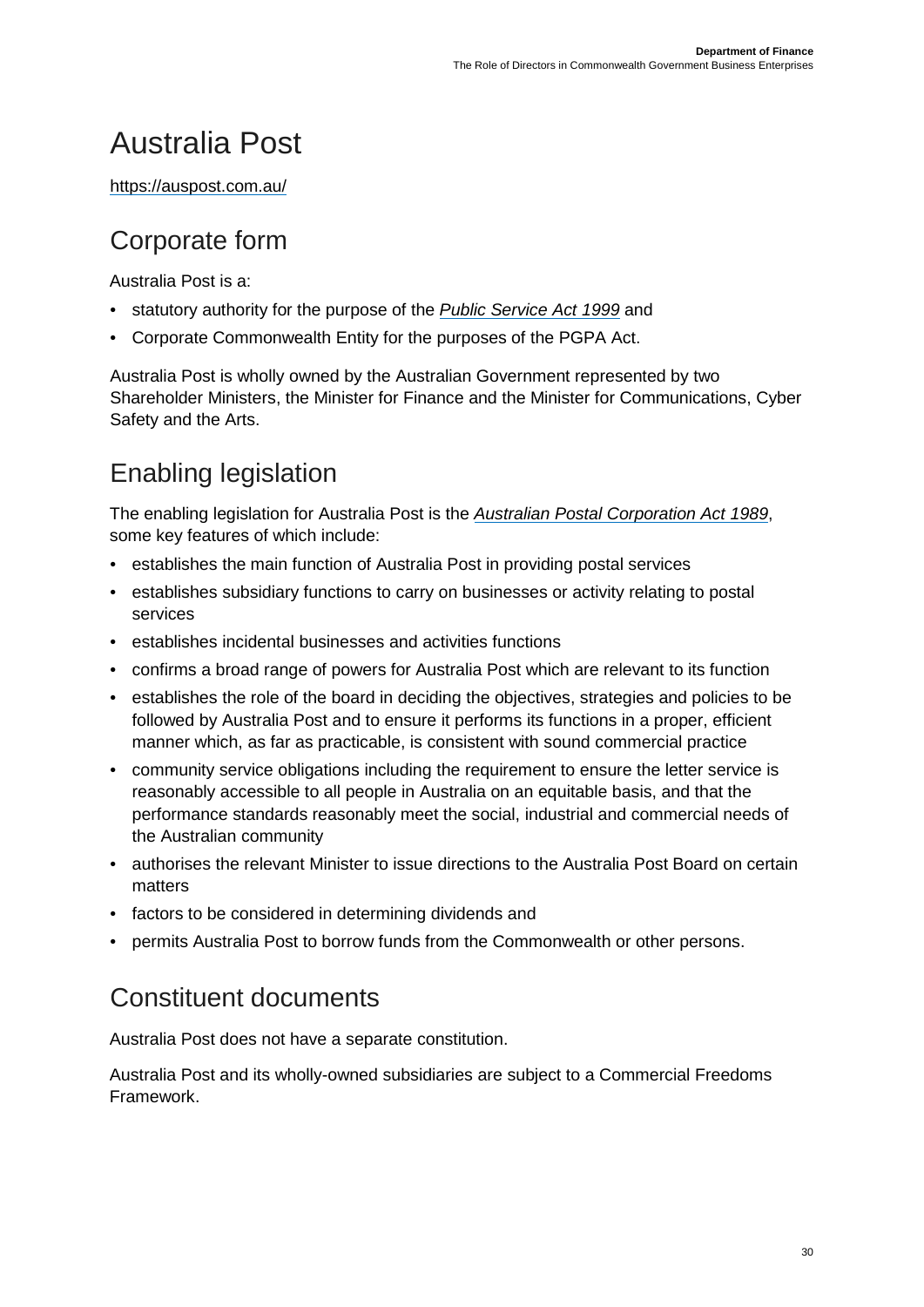## <span id="page-30-0"></span>Capital structure

Australia Post is wholly-owned by the Commonwealth.

The company doesn't presently have any financial borrowing.

# <span id="page-30-1"></span>Unique industry regulatory features

Australia Post has the exclusive right to carry letters (with some exceptions) and issue stamps within Australia, with a uniform service standard and price across the country.

Australia Post's performance standards in mail delivery are outlined in the *[Australian Postal](https://www.legislation.gov.au/Series/F1998B00091) [Corporation \(Performance Standards\)](https://www.legislation.gov.au/Series/F1998B00091) Regulation 1998*[.](https://www.legislation.gov.au/Series/F1998B00091)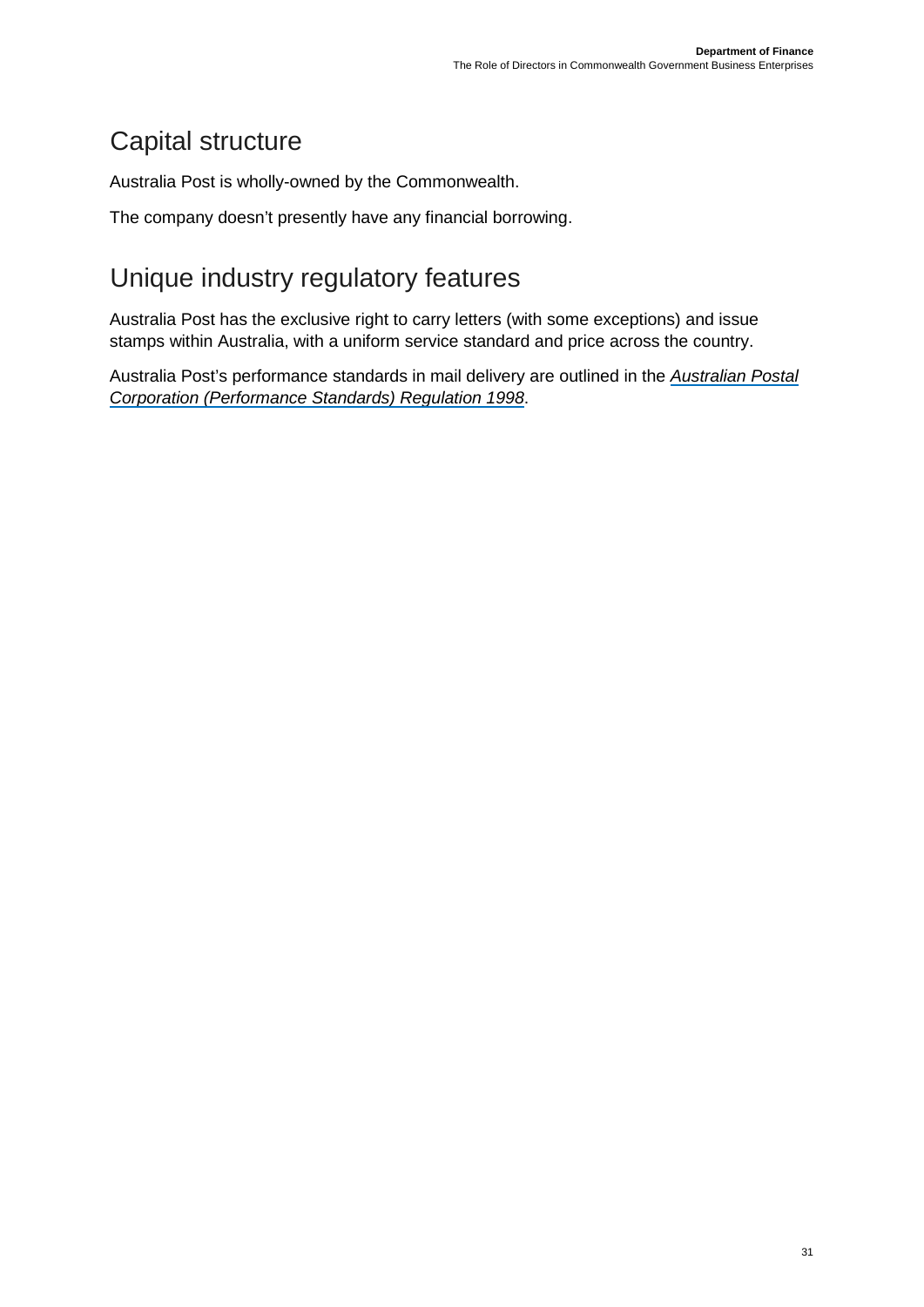# <span id="page-31-0"></span>Defence Housing Australia (DHA)

<https://www.dha.gov.au/>

### <span id="page-31-1"></span>Corporate form

DHA is:

- a statutory agency for the purpose of the *[Public Service Act 1999](https://www.legislation.gov.au/Series/C2004A00538)* [a](https://www.legislation.gov.au/Series/C2004A00538)nd
- a Corporate Commonwealth Entity for the purposes of the PGPA Act.

DHA is wholly owned by the Australian Government represented by two Shareholder Ministers, the Minister for Finance and the Minister for Veterans and Defence Personnel.

## <span id="page-31-2"></span>Enabling legislation

The enabling legislation for DHA is the *[Defence Housing Australia Act 1987](https://www.legislation.gov.au/Series/C2004A03510)* (DHA Act). The DHA Act:

- establishes the main function of DHA in providing adequate and suitable housing for, and housing-related services to members of the Defence Force and their families, which contribute to Defence retention, recruitment and operational goals
- establishes the additional functions in the provision of suitable housing and related services to officials of non-Corporate Commonwealth entities
- confirms a broad range of powers for DHA which are relevant to its function
- sets a maximum limitation on DHA's capacity to enter into a contract without the prior written approval of the Minister for Veterans and Defence Personnel
- authorises the Minister for Veterans and Defence Personnel to issue directions to DHA, which must be complied with
- authorises the Board to establish committees to assist in the performance of its functions and the exercise of its powers, and
- establishes the DHA Advisory Committee an advisory committee which includes, among others, persons appointed by the Chief of the Defence Force.

### <span id="page-31-3"></span>Constituent documents

<span id="page-31-4"></span>DHA does not have any separate constituent documents.

### Capital structure

DHA is wholly-owned by the Commonwealth.

DHA does not receive funding directly from the Federal Budget. DHA has access to a government-provided debt facility and funds its operations through:

- the receipt of fees and charges from Defence for its services
- generating revenue from: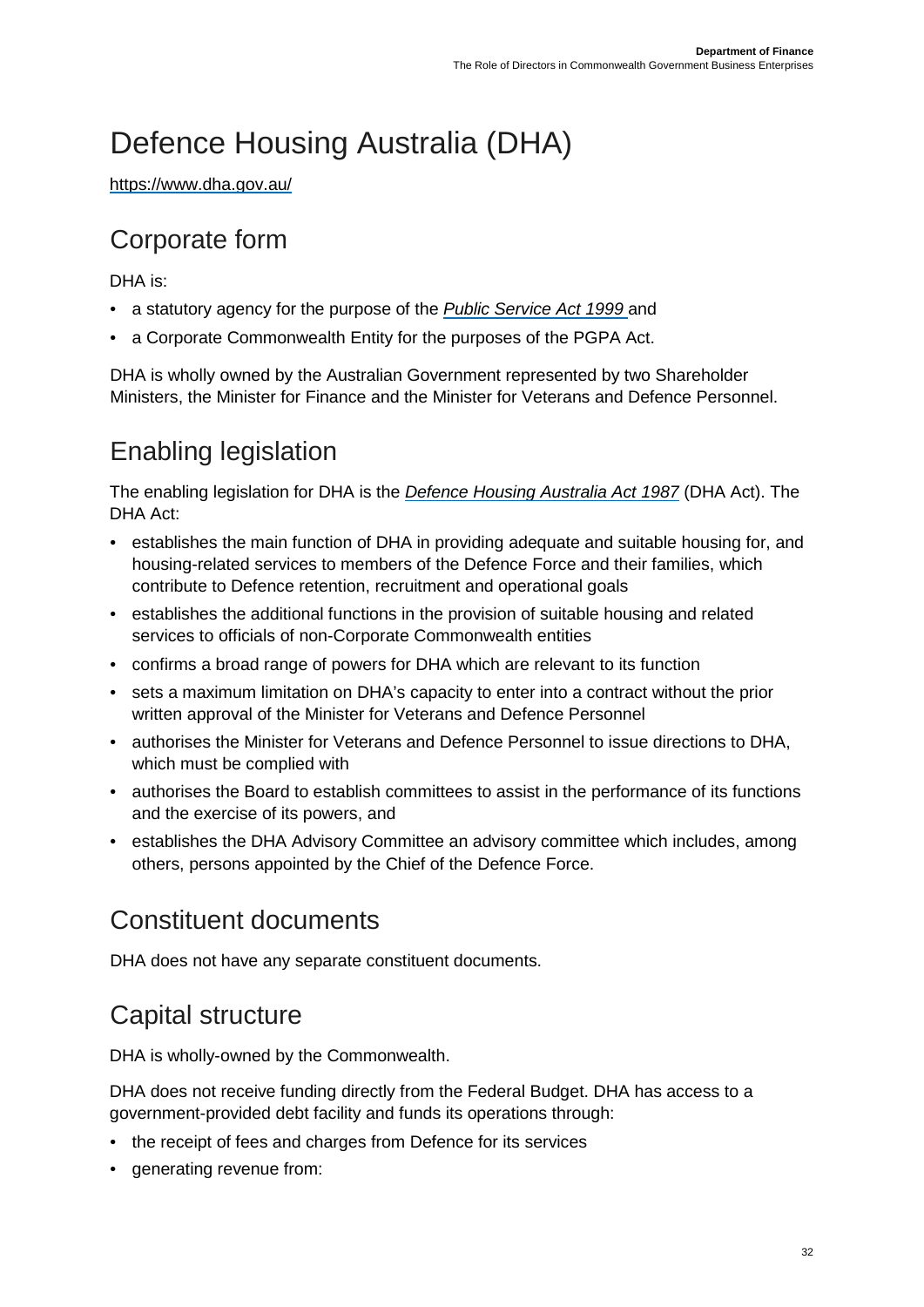- selling and leasing back properties through its Property Investment Program
- the disposal of excess land and completed properties from its developments, and
- the disposal of properties that no longer meet minimum Defence standards or requirements.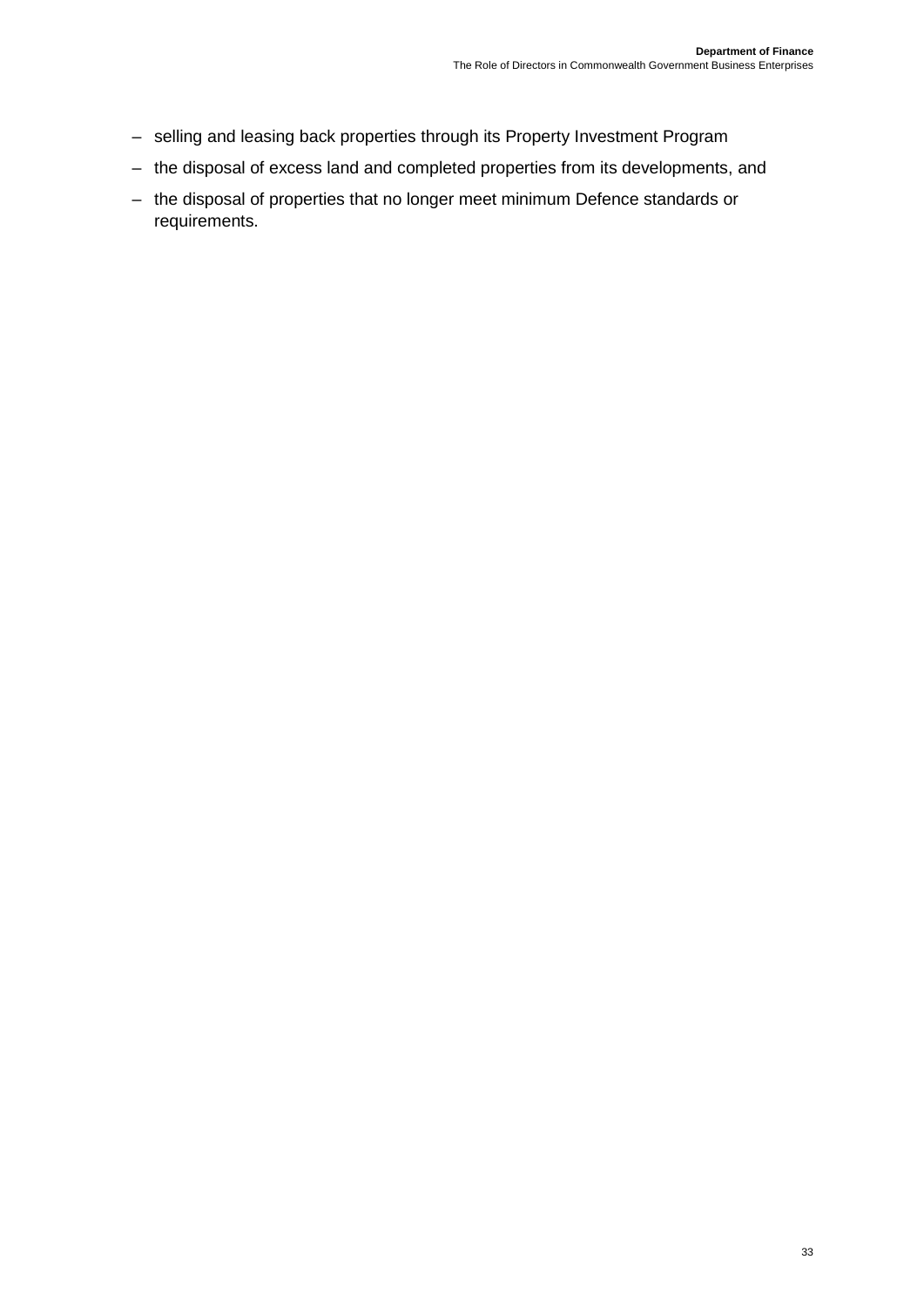# <span id="page-33-0"></span>Moorebank Intermodal Company Limited (MIC)

<http://www.micl.com.au/>

#### <span id="page-33-1"></span>Corporate form

MIC is:

- an unlisted public company limited by shares incorporated under the Corporations Act and
- a Commonwealth Company for the purposes of the PGPA Act.

MIC is wholly owned by the Australian Government represented by two Shareholder Ministers, the Minister for Finance and the Minister for Population, Cities and Urban Infrastructure.

## <span id="page-33-2"></span>Enabling legislation

<span id="page-33-3"></span>There is no separate enabling legislation for MIC.

### Constituent documents

MIC has adopted a constitution, the key features of which include:

- a statement of objects
- a limitation on the powers of MIC by reference to Australian Government Policy and the contents of the CFF
- express restrictions on the power of MIC to do any of the following without prior written consent of the Minister for Finance and the Minister for Population, Cities and Urban Infrastructure:
	- borrow or raise money
	- grant security over any property of MIC or its uncalled capital
	- give security for a debt, liability or obligation of MIC or another person
	- form a company or participate in the formation of a company
	- participate in a significant partnership, trust, unincorporated Joint Venture (JV) or similar
	- acquire or dispose of a significant shareholding in a company
	- acquire or dispose of a significant business or asset
	- commence / cease a significant business activity
	- make a significant change in nature or extent of its interests in a partnership, trust, unincorporated JV or similar
	- significantly alter MIC's corporate structure
	- alter MIC's share capital structure or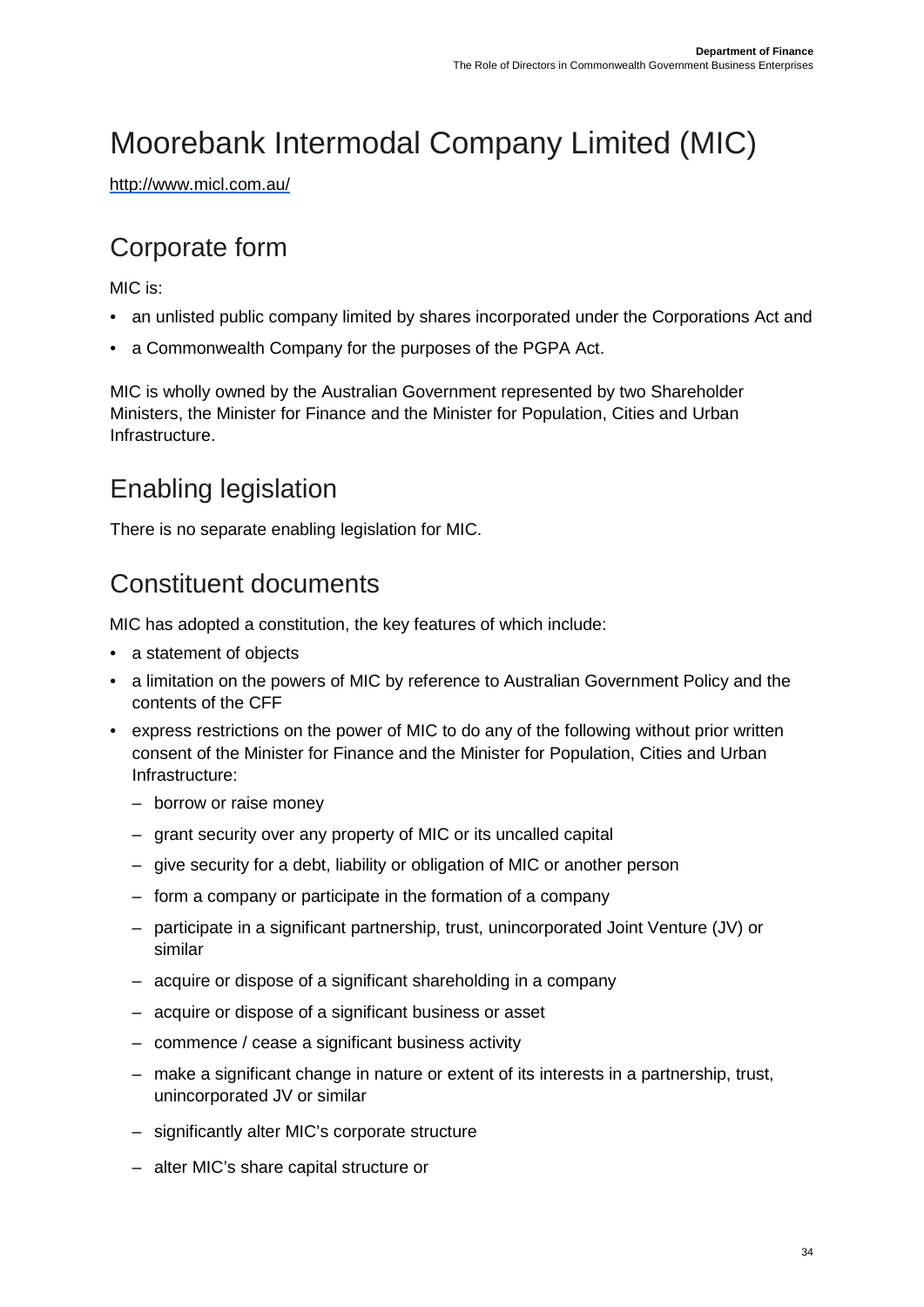– a corporate indemnity for Directors.

MIC and its wholly-owned subsidiaries are subject to a Commercial Freedoms Framework. MIC is party to an Equity Funding Agreement with the Commonwealth, which formalises the intention of the Commonwealth to provide equity funding in respect of the transaction it has entered into with Sydney Intermodal Terminal Alliance.

#### <span id="page-34-0"></span>Capital structure

MIC only has fully paid ordinary shares in issue, all of which are owned by the Commonwealth.

The company does not presently have any financial borrowing.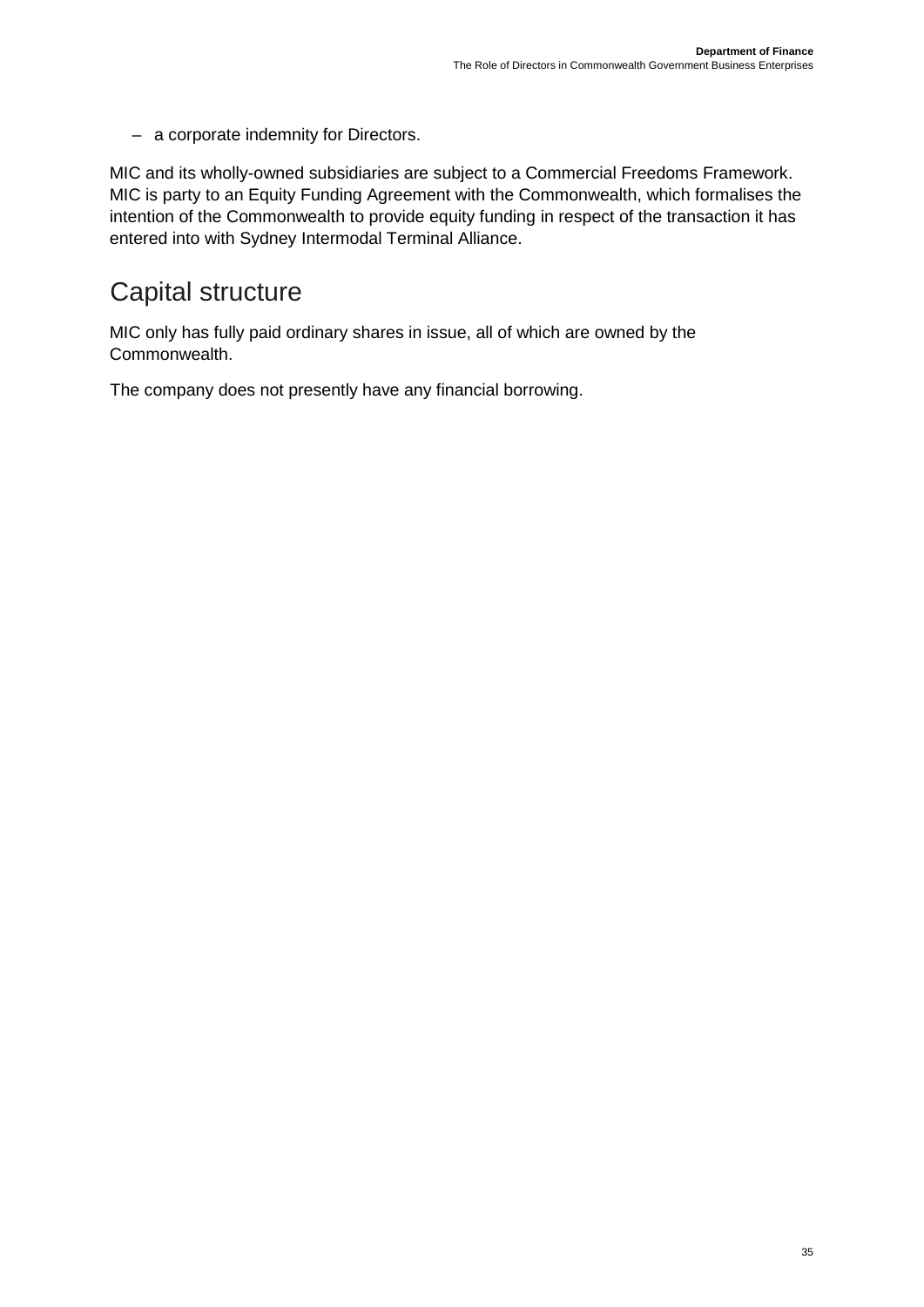# <span id="page-35-0"></span>NBN Co Limited (nbn)

<http://www.nbnco.com.au/>

### <span id="page-35-1"></span>Corporate form

nbn is:

- an unlisted public company limited by shares incorporated under the Corporations Act and
- a Commonwealth Company for the purposes of the PGPA Act.

nbn is wholly owned by the Australian Government represented by two Shareholder Ministers, the Minister for Finance and the Minister for Communications, Cyber Safety and the Arts.

## <span id="page-35-2"></span>Enabling legislation

<span id="page-35-3"></span>There is no separate enabling legislation for nbn.

## Constituent documents

nbn has adopted a constitution, the key features of which include:

- a statement of objects
- a limitation on the powers of nbn to do those things which are necessary or incidental to achievement of the objects and which are consistent with Australian Government Policy
- a provision deeming that Directors are considered to act in good faith and in best interests of nbn (see general duty at Duty to act honestly, in good faith and for a proper purpose) if they act in good faith, in the best interests of the Commonwealth, within the power of nbn and the law and the company remains solvent
- a provision deeming that Directors are considered to act in the best interests of the Commonwealth if they act in accordance with a resolution of the Commonwealth
- the ability of the Commonwealth to pass member resolutions by signed notice, and
- a corporate indemnity for Directors.

nbn is party to an Equity Funding Agreement with the Commonwealth, which formalises the intention of the Commonwealth to provide equity funding to nbn.

### <span id="page-35-4"></span>Capital structure

nbn only has fully paid ordinary shares in issue, all of which are owned by the Commonwealth.

nbn has flexibility and discretion in operational, technology and network design decisions within the constraints of a public equity funding commitment of \$29.5 billion and a Commonwealth loan facility of up to \$19.5 billion. The Commonwealth has agreed to extend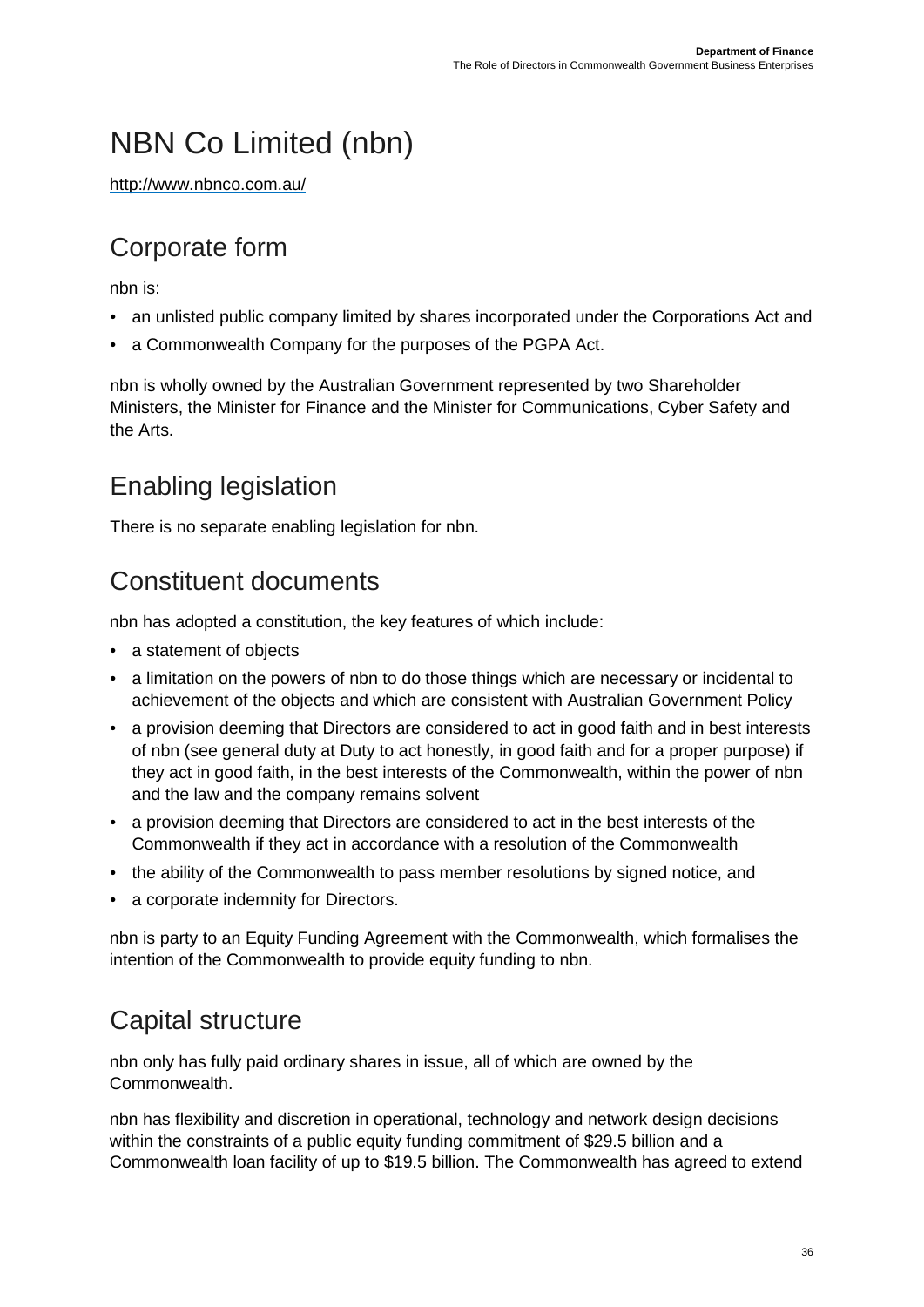the tenor of its loan by three years (from 30 June 2021 to 30 June 2024) and to allow nbn to access up to \$2 billion of private sector debt.

#### <span id="page-36-0"></span>Unique industry regulatory features

Information on nbn's regulatory features is available from the Department of Communications and the Arts [https://www.communications.gov.au/what-we-do/internet/national](https://www.communications.gov.au/what-we-do/internet/national-broadband-network/nbn-legislative-framework)[broadbandnetwork/nbn-legislative-framework.](https://www.communications.gov.au/what-we-do/internet/national-broadband-network/nbn-legislative-framework)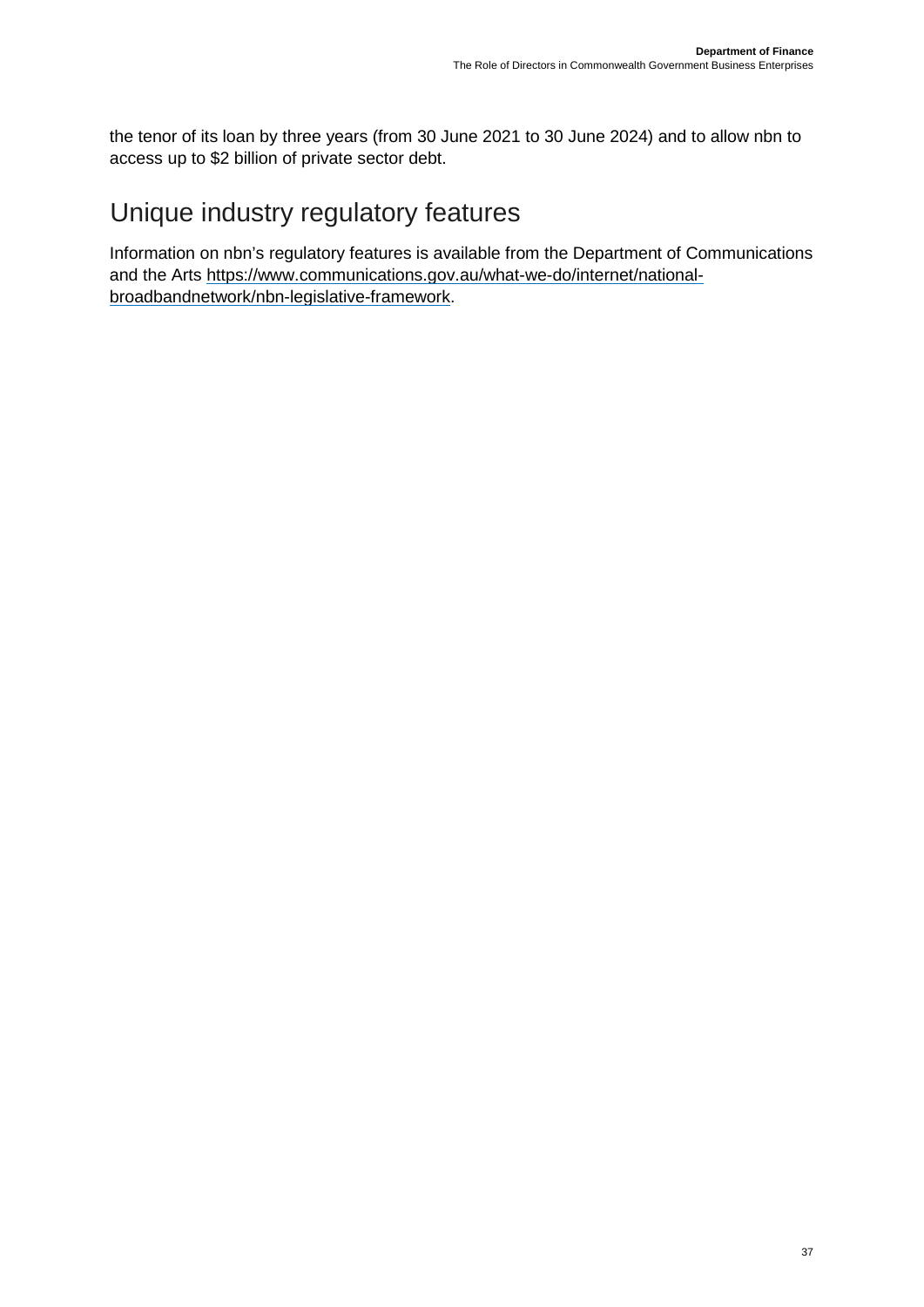# <span id="page-37-0"></span>Snowy Hydro Ltd

<https://www.snowyhydro.com.au/>

### <span id="page-37-1"></span>Corporate Form

Snowy Hydro Ltd is:

- an unlisted public company limited by shares incorporated under the Corporations Act
- a Commonwealth Company for the purposes of the PGPA Act.

Snowy Hydro Ltd is wholly owned by the Australian Government represented by two Shareholder Ministers, the Minister for Finance and the Minister for Energy and Emissions Reduction.

## <span id="page-37-2"></span>Enabling Legislation

Snowy Hydro Ltd does not have any specific Enabling Legislation. The company was corporatised under the *[Snowy Hydro Corporatisation Act 1997](https://www.legislation.gov.au/Series/C2004A05270)* (Cth).

### <span id="page-37-3"></span>Constituent Documents

Shareholder Ministers resolved the adoption of a new constitution on 15 October 2018 and a new statement of expectations on 26 February 2019.

The [statement of expectations](https://www.snowyhydro.com.au/our-business/who-we-are/statement-of-expectations/) includes the Government's expectations that Snowy Hydro Ltd should:

- continue to operate as a leading participant in the National Electricity Market;
- promote competition in wholesale and retail energy markets;
- ensure that its retail businesses operate as exemplars in the market; and
- deliver financial returns consistent with its commercial operations; and
- progress the expansion of pumped hydro in the Snowy Mountains Hydro-electric Scheme, through 'Snowy 2.0'.

### <span id="page-37-4"></span>Capital Structure

Snowy Hydro Ltd only has fully paid ordinary shares in issue, all of which are owned by the Commonwealth.

### <span id="page-37-5"></span>Unique Industry Regulatory Features

Snowy Hydro Ltd operates under the *Snowy Water Licence*, which allows it to collect, divert, store, and release water by and from the works of the Snowy Scheme. It also defines the rules for releases into the Murray and Murrumbidgee Rivers and imposes environmental flow release obligations for the benefit of the Snowy River and other montane rivers.